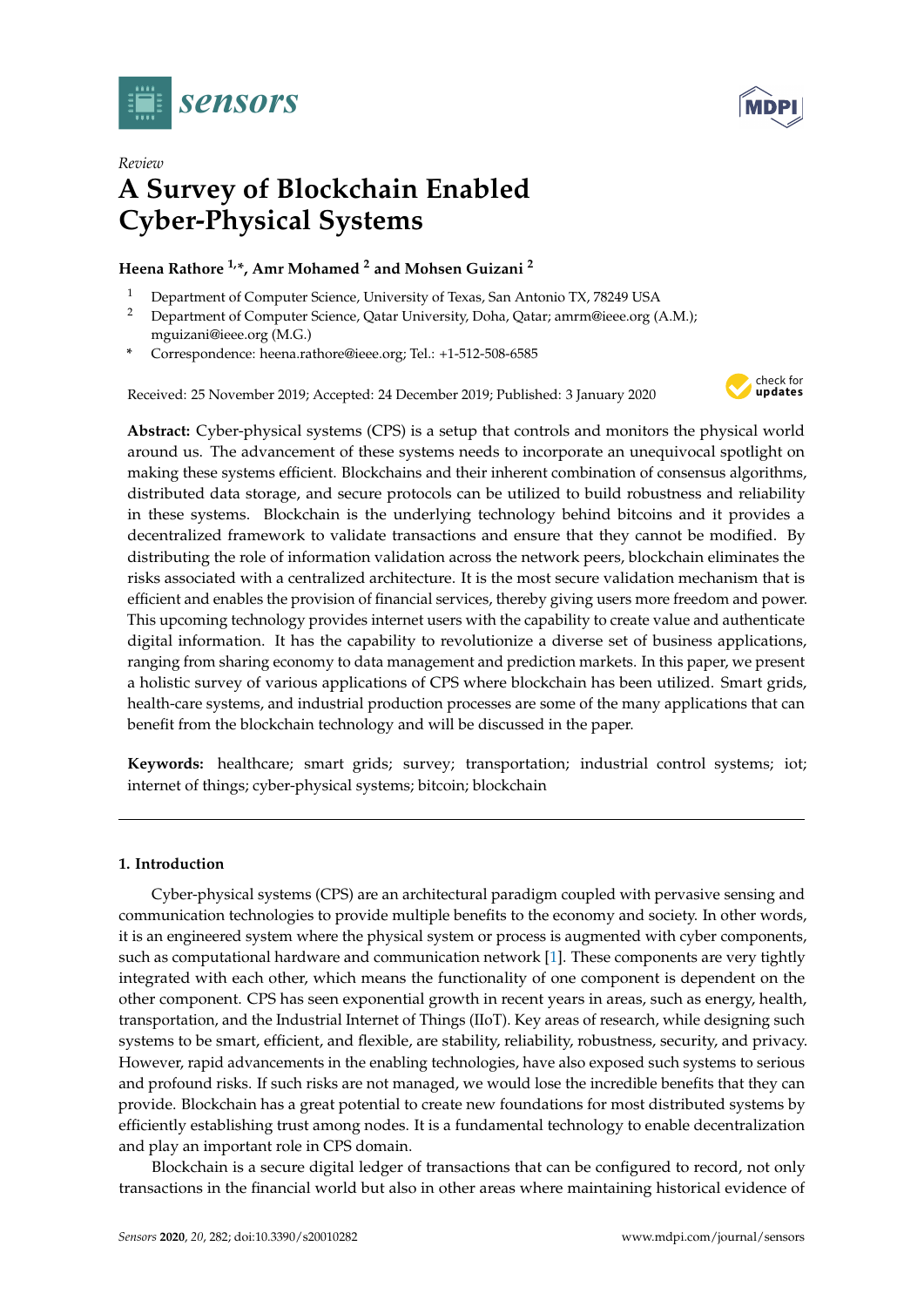the transactions has value. It is the key technology behind bitcoins, a type of cryptocurrency. Bitcoins were developed after the financial crisis of 2009 as an alternative to traditional currency [\[2\]](#page-23-1). It is widely considered that one of the many reasons behind this crisis was the single point of failure, exemplified by how centralized banks maintained financial records. There was no oversight in this process, hence the lack of fault-tolerant checks and balances. Financial institutions, for a long time, have talked about the need for distributed decision-making process, but not acted on it, till the advent of crypto-currencies fueled by the blockchain technology. A group of anonymous hackers, with the alias of Satoshi Nakamoto, were responsible for writing the first set of code. It is a type of mechanism which validates, verifies, and confirms the transactions by recording them in a distributed ledger of blocks. It implements a consensus protocol to arrive at an agreement on the validity of a transaction by creating a chain of blocks. This immutable chain of blocks is trusted and verified, thereby making them a highly secure mechanism for maintaining a distributed ledger of transactions.

Initially, the blockchain technology was primarily utilized for protecting the financial transactions, smart contracts, storage systems, and notary. However, its benefits were soon recognized by other applications, such as supply chain, healthcare, transportation, and energy, as the industry realized that it can improve efficiency by adopting blockchain. This has spawned an active area of work, wherein researchers and scientists are now looking at other applications where this technology can be utilized. Energy, health and transportation are some of the most commonly cited applications. This key contributions of this paper are:

- Provide a holistic survey of applications where blockchain is being utilized in CPS systems.
- Describe applications involving a confluence of communications, sensing, and computation as opposed to cyber-only systems.
- Provide a mathematical formulation to analyze when distributed ledger techniques, such as blockchain, are useful for a particular application.

The overall organization of the paper is: Section [2](#page-1-0) explains the core concepts of blockchain technology. Section [3](#page-6-0) presents the blockchain applications in CPS systems, such as healthcare, industrial control systems, and transportation and smart grids. Section [4](#page-16-0) presents blockchain limitations and provides future directions in another next generation cryptocurrency, namely IOTA. Section [5](#page-19-0) entails and provides a mathematical model to determine if various application domains could benefit from blockchain. Section [6](#page-22-0) concludes the paper.

#### <span id="page-1-0"></span>**2. Blockchain Technology**

The hacking of over a billion Yahoo accounts [\[3\]](#page-23-2), the Equifax data breach [\[4\]](#page-23-3), and increased ransomware attacks [\[5\]](#page-23-4) are just a few of many reported cyber attack incidents in recent years. As a matter of fact, over one million cyber threats are released every day and by 2020, over 200 million IoT devices [\[6\]](#page-23-5) will need security. Some industry experts anticipate this number to reach 29 billion in the next couple of years. Blockchain, a distributed system to manage transactions, which uses consensus among network participants to build trust, is being considered as a viable alternative to protect against cyber-attacks. Such distributed systems have many advantages as compared to centralized systems, which fail to scale as the number of connected devices increases. In [\[7\]](#page-23-6), authors outlined how a chain of cryptographically secured blocks can be used to preserve and protect the integrity of past information [\[7\]](#page-23-6). The idea of proof-of-work was established in 1993 as a countermeasure to the proliferation of spam and other system abuses. Later in 2008, a white-paper [\[8\]](#page-23-7) was released which established the foundation of bitcoin, a cryptocurrency based on the concept of blockchain. This triggered new research in this emerging topic that achieved significant milestones, such as the adoption of smart contracts based ethereum [\[9\]](#page-23-8), application in the financial industry, and mention in the Harvard Business Review as a basic and fundamental innovation for financial industries. Today, there is a robust and fast-growing ecosystem encompassing blockchain, and an increased number of applications are migrating towards a decentralized approach for securing transactions. While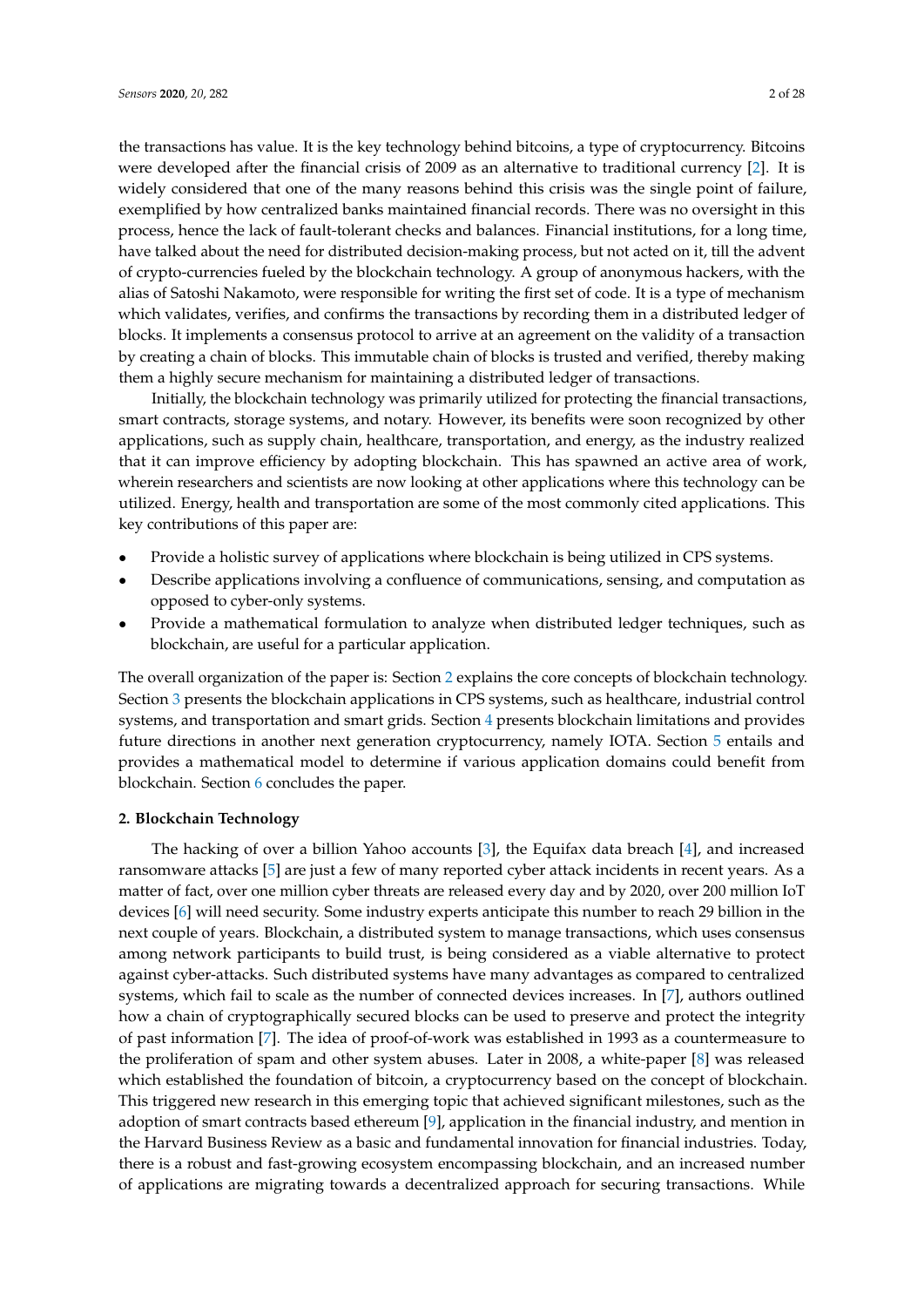blockchain was originally developed for cyber-only applications, over time, applications that combine both cyber and physical aspects are also benefiting from this concept.

## *2.1. Blockchain Explanation*

A blockchain is an immutable distributed database to which new time-stamped transactions can be appended and grouped into a hash-chain of blocks [\[10\]](#page-23-9). The underlying blockchain protocol defines how multiple copies of such blocks can be constructed and maintained in a distributed fashion. A key aspect of this protocol is deciding how a network of participants, known as miners, can establish consensus on the current state of the blockchain. This algorithm assumes that, in any given time epoch, only a fraction of the miners could turn malicious or faulty. There are different types of blockchain architectures (i.e. public, private, permissioned, and permission-less). A public blockchain is one that allows anyone to join. They are usually permission-less where all the users have equal rights. A private blockchain is a closed blockchain where privacy is important. Here, every participating node is pre-selected and vetted. They are permissioned and the users do not have equal rights in the network. One of the first, and still popular, permission-less blockchain protocol is bitcoin [\[8\]](#page-23-7). Every 10 minutes, on average, it selects a new miner in an unbiased fashion who then gets the right to commit or append a new block to the blockchain. The key question to be determined is who adds the next chain of transactions and how is it added. There are two prevailing strategies for the same, namely Proof of Work (PoW) and Proof of Stake (PoS). In simple terms, consider a situation where P1 wants to pay P2. P1 first announces its intent and then provides authenticity by signing the transaction using a cryptographic key. The Network operators, or miners, validate the authenticity of the digital signatures and availability of assets. Once these tasks are complete, the new transactions are added to the blockchain. Each block contains a unique code called a hash, which also contains the hash of the previous blocks in the chain, and is used to connect the blocks together in a specific order. Any miner has to perform a set of computations to establish their credibility as a leader. These computations solve a puzzle to map arbitrary size data to a fixed size. In any network, a leader can be chosen in one of these two ways. In Proof of Work (PoW), many miners try to solve the puzzle and the one that finishes first, broadcasts to the group proof that the work is done. Other miners then validate that the work done is correct. Once everyone confirms this, they select that particular miner as the leader. This approach is computationally expensive because many miners are trying to solve the puzzle simultaneously, until one of them succeeds.

The typical top level view of blockchain is shown in Figure [1.](#page-3-0) Here, once the transaction is requested, a data structure for keeping the set of transactions is distributed to all nodes in the network. All the nodes perform the block verification process before adding anything to the blockchain structure. Once the nodes do the block verification, they receive reward for the proof of work. Likewise, each new node joining the distributed system of blockchain gets a full copy of the blockchain. When another block is made, it is sent to every node inside the blockchain framework. At that point, every node confirms the block and checks whether the data expressed there is right. If everything is correct, the block is added to the local blockchain in every node.

The second method of doing this is called PoS. In this method, a leader, who has the highest amount of stake in the network, is selected. The amount of stake in the network is determined by the number of coins that the miner owns. This is based on the theory that the miner with a lot of stake in the network is most likely, to be honest. The rest of the network then implicitly accepts this leader by attaching its block to the leaders' block. This maintains the longevity of consensus in bitcoin. The protocol also defines a reward mechanism as PoW involves significant computation, which also leads to one of the significant shortcomings related to scalability and transaction throughput. Figure [2](#page-3-1) shows the illustration of transaction records of blockchain.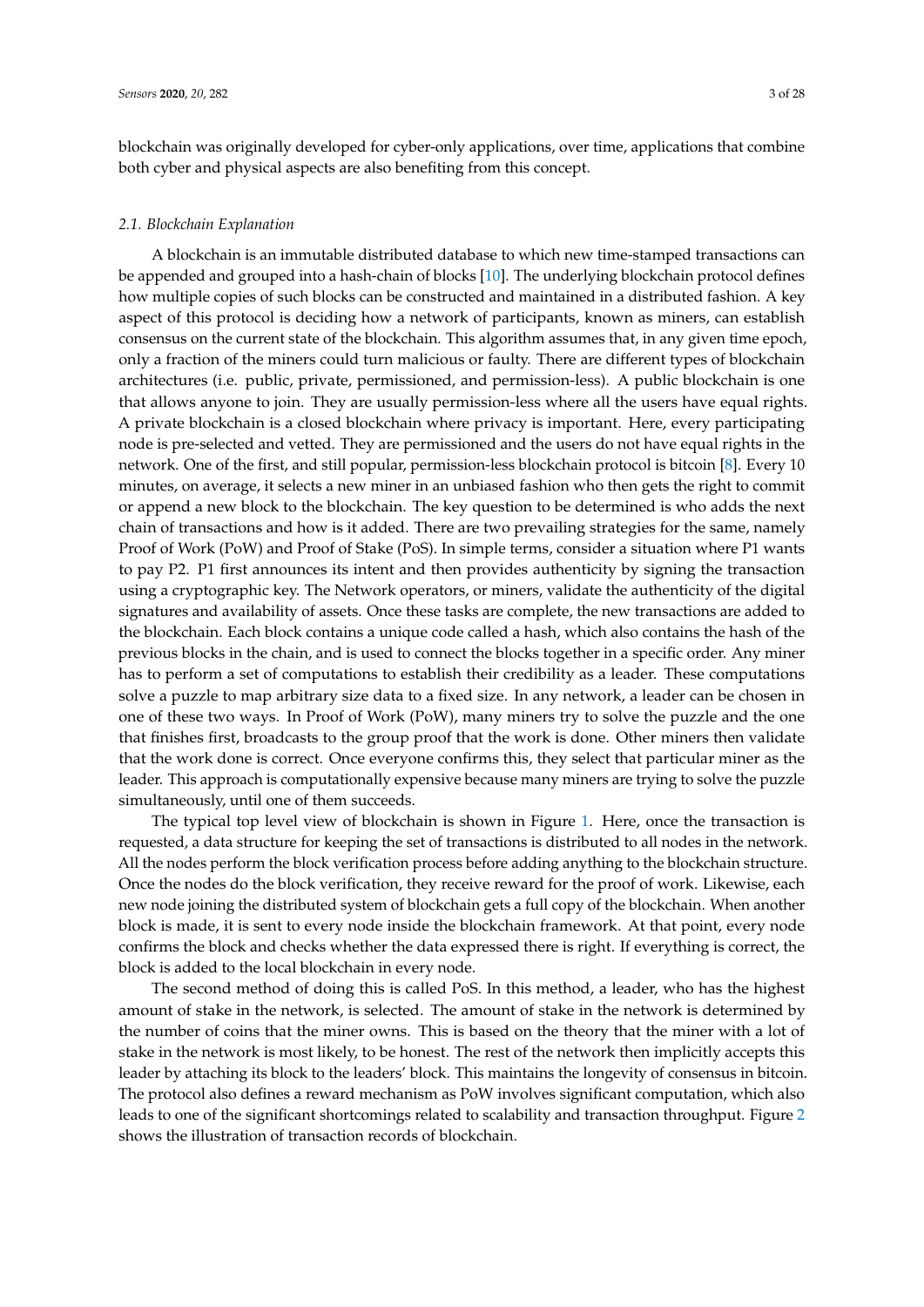<span id="page-3-0"></span>

**Figure 1.** Blockchain process.

<span id="page-3-1"></span>

**Figure 2.** Blockchain: A chain of blocks where each node references the previous block. POW = Proof of Work.

The primary purpose of the block is to maintain a list of verified transactions using a cryptographic hash function. The hash function is efficient because of the following properties:

- It generates an output of fixed length irrespective of the length of the input.
- It is deterministic which means that it generates the same output for a given input.
- It is irreversible which means that getting the same input from the output is not possible.
- Any slight perturbations to the original input generate new output.
- The hash computations are fast with minimal overhead.

The blocks in the blockchain are linked to the very first genesis block and are verified by the hashes. All the blocks are connected through the relationships of all their hashes, which means each block contains the previous hash, and these get further hashed in the next block. Any changes to the hash cause the chain to be broken because the original hash is still attached to the next block in the chain. Recalculating the original hash to restore the chain requires an enormous amount of computing power. In addition, nonce is added so that the miners can play with the data to produce a hash which outputs three leading zeroes, as shown in Figure [3.](#page-4-0) Once the miners have found a nonce that results in their block's hash being below the difficulty threshold, the block is finally considered valid, and it can be broadcast to the network with that miner taking a reward for their effort.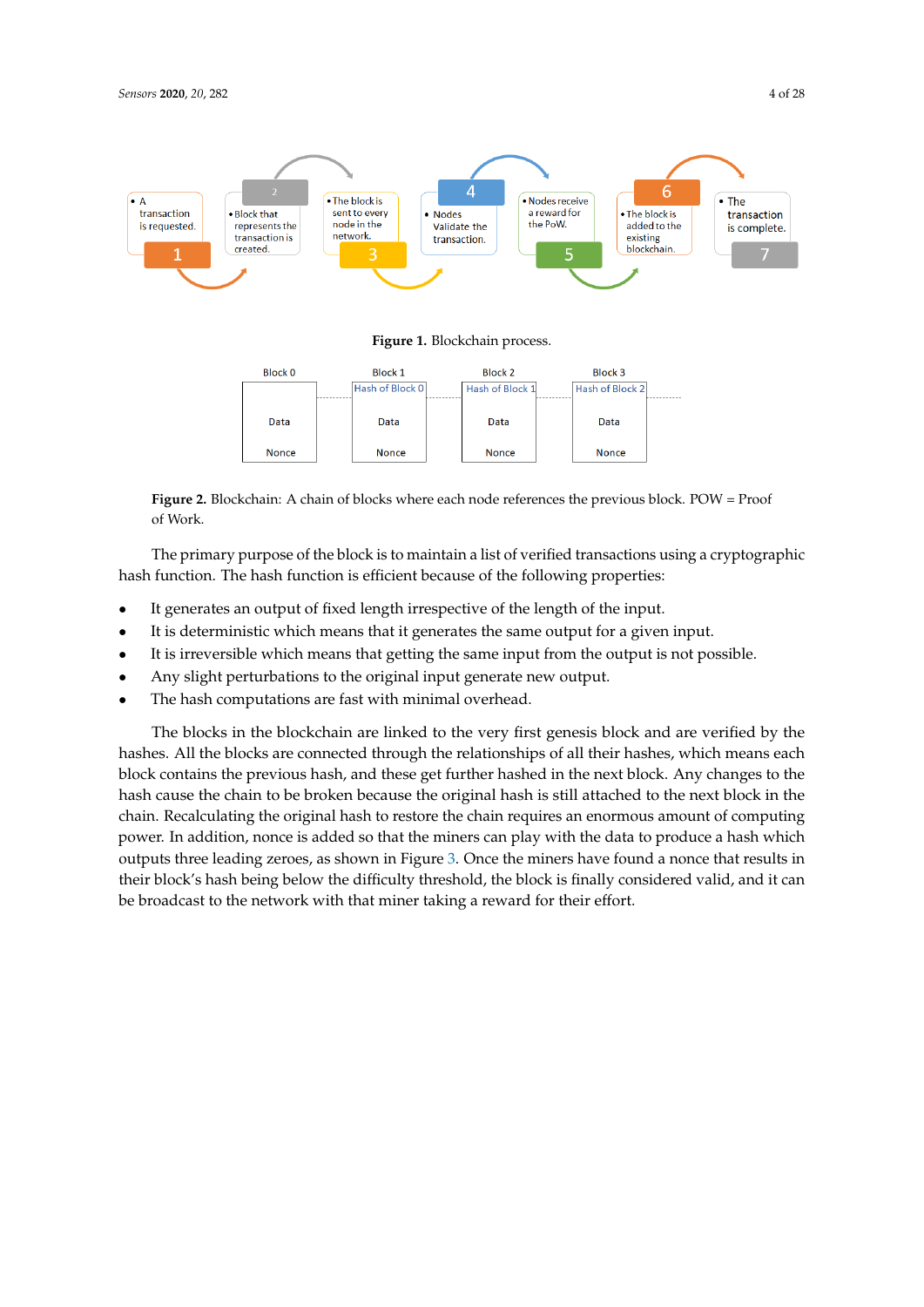<span id="page-4-0"></span>

| <b>FROM</b> | <b>TO</b>            | <b>AMOUNT</b> | <b>FROM</b> | TO                   | <b>AMOUNT</b> |
|-------------|----------------------|---------------|-------------|----------------------|---------------|
| Sylvia      | Felicity             | S76.53        | Sylvia      | Felicity             | S76.53        |
| Elisabeth   | Annabelle            | \$24.23       | Elisabeth   | Annabelle            | \$24.23       |
| Taylor      | Natalie              | \$181.90      | Taylor      | Natalie              | \$181.90      |
| Ellen       | Jakavla              | \$302.51      | Ellen       | Jakavla              | \$302.51      |
| Ali         | Salma                | S475.23       | Ali         | Salma                | S475.23       |
| Daphne      | Lauren               | \$127.03      | Daphne      | Lauren               | \$127.03      |
| Emilie      | Evelin               | S4.05         | Emilie      | Evelin               | S4.05         |
|             | <b>NONCE</b><br>1300 |               |             | <b>NONCE</b><br>3568 |               |



A possible attack scenario in such a chain is that an attacker can alter the contents of the database and creates another chain of records by producing another set of transaction records. However, the action of changing anything in the chain has a domino effect, thereby invalidating all the blocks that follow. If a transaction on the chain is altered by a hacker, it invalidates the entire block, thereby requiring the network miners to repeat the task of finding a nonce that yields a hash value below the target difficulty. This makes the blockchain as the most revolutionary technology that is not only efficient but also the most secure among all the other state of art technologies.

Public blockchain architectures, such as bitcoin and ethereum, are open source and are permission-less. These types of blockchain architectures allow anyone to download the code, demonstrate proof of work, and earn the right to validate the transactions in the network. This type of architecture is open and transparent. Private blockchain architecture on the other hand, examples of which are R3 [\[11\]](#page-23-10) and EWF [\[12\]](#page-23-11), operate under the leadership. It is a type of semi-distributed architecture with permissioned read and/or write authority. This type of architecture is faster and has pre-approved participants with known identities.

## *2.2. Understanding Blockchain Using Financial Transaction as An Example*

Normally, whenever two people want to transfer money among each other, they require a centralized authority, such as a bank, to manage the transactions entered in the bank logs, managed as a database. In other words, to establish trust between two people who typically know each other, we depend on an external third party, such as a bank. In order to avoid this, the concept of blockchain came into the picture. Consider, a situation, wherein there are ten individuals who do not want to use a bank to record the exchange of currency amongst themselves. They mutually agree to have constant access to each other's accounts, without knowing the other's identity. To start with, everyone has an empty folder. As time progresses, each of these 10 individuals will add transactions to their folder and a historical record of these transactions is maintained on a ledger. Let us suppose that person number 2 wants to send \$10 to person number 9. To make the transaction, everyone checks whether person number 2 has sufficient balance to transfer \$10 to person number 9. If she does, everyone makes a note of the transaction on their blank page. Transactions keep happening within the network and everyone keeps writing them down until their pages get filled. When this happens, everyone puts the page away in their folders, bring out a new page and start the whole process over again. The magic of blockchain lies when the page has to be put away in the folder. The deal is that when the page goes in the folder, everyone's version of the page must look the same and it must not be modified ever in the future. To accomplish this, everyone needs to seal the contents of the page, which is accomplished by using the hash function, as described earlier. In this case, the hash function outputs a number with three leading zeros and it does so by trying various inputs. Thus, to seal a page containing a list of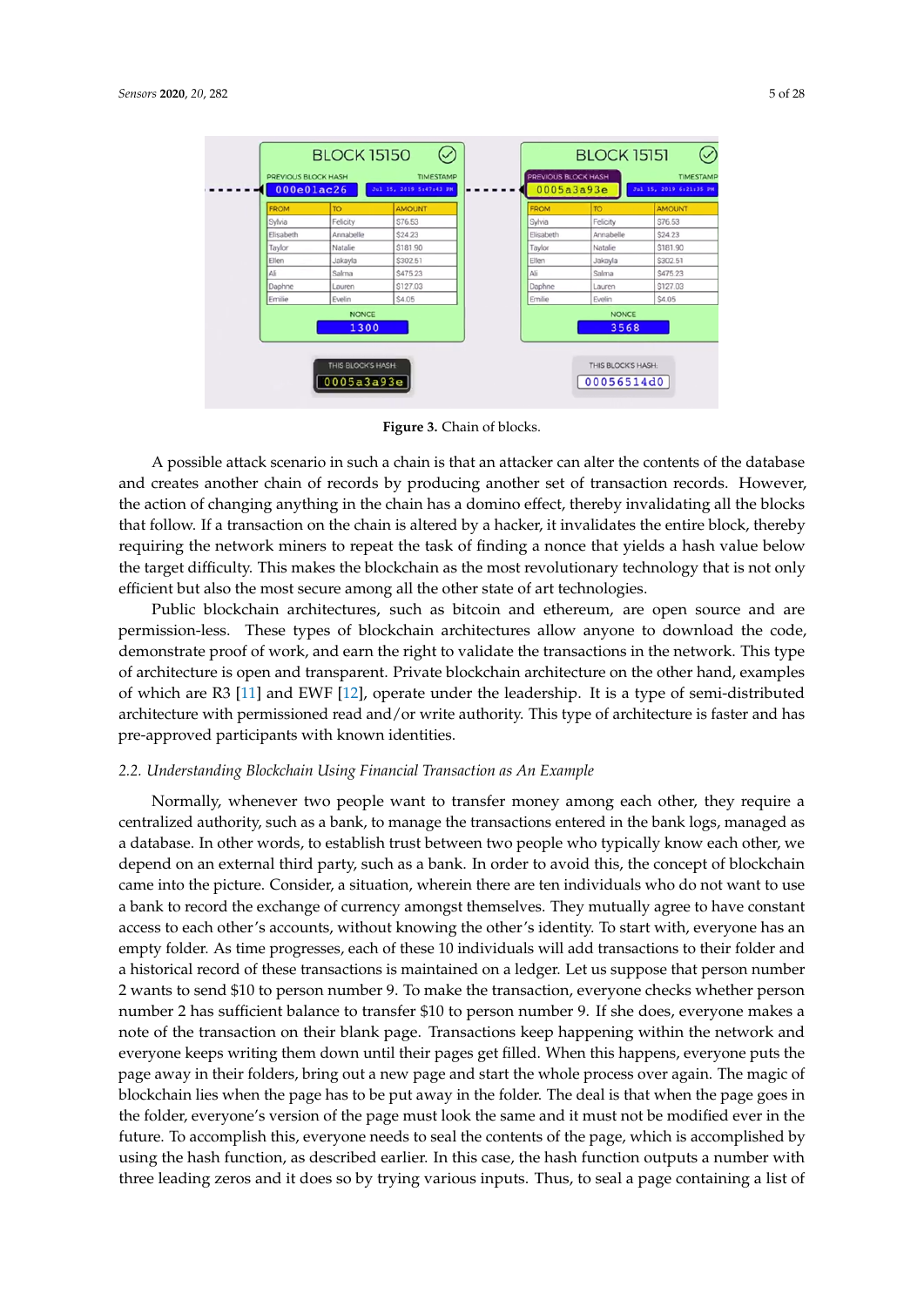<span id="page-5-0"></span>transactions, we need to figure out a number, which when appended to the list of transactions and fed to the machine, gives a code that starts with three leading zeros, as shown in Figure [4.](#page-5-0)



**Figure 4.** Hash function machine generating sealing number.

This step is done when there is no more room on the page to add new transactions. A sealing number for the page is calculated by everyone in the network. The network participant who figures this out first announces the sealing number to other members of the network. Once this event happens, all the other network participants verify that the hash number announced is valid. If it is, then the participant is chosen as a miner and everyone else seals their page with this same number and places it in their folder. In addition, every page in the blockchain depends on its previous page. If a hacker tries to modify a historical page, then the contents and sealing number of all subsequent pages would have to be modified in order to keep the chain consistent. This process of adjusting several pages and calculating new sealing numbers is time-consuming and provides a strong deterrent to doing so. Figure [5](#page-5-1) shows if the hacker tries to modify the content the chain is shorter than the original chain. This is on the because from the page the untrustworthy person attempts to cheat, he would make another chain in the system, however that chain be unable to make up for becoming the legit chain—simply in light of the fact that one person's speed can't beat combined speed of other people in the network, hence guaranteeing that the longest chain in a network is the honest chain. In addition, other members of the network are quickly alerted about a potential threat from one of the members in case this happens.

<span id="page-5-1"></span>

**Figure 5.** Longest chain in the network is the honest chain. Red is the honest chain. Green and blue are dishonest chains.

## *2.3. Benefits of Blockchain*

Blockchain has several advantages, such as it is one of the most secure ways of recording and authorizing information stored on the network. It is also a transparent storage mechanism where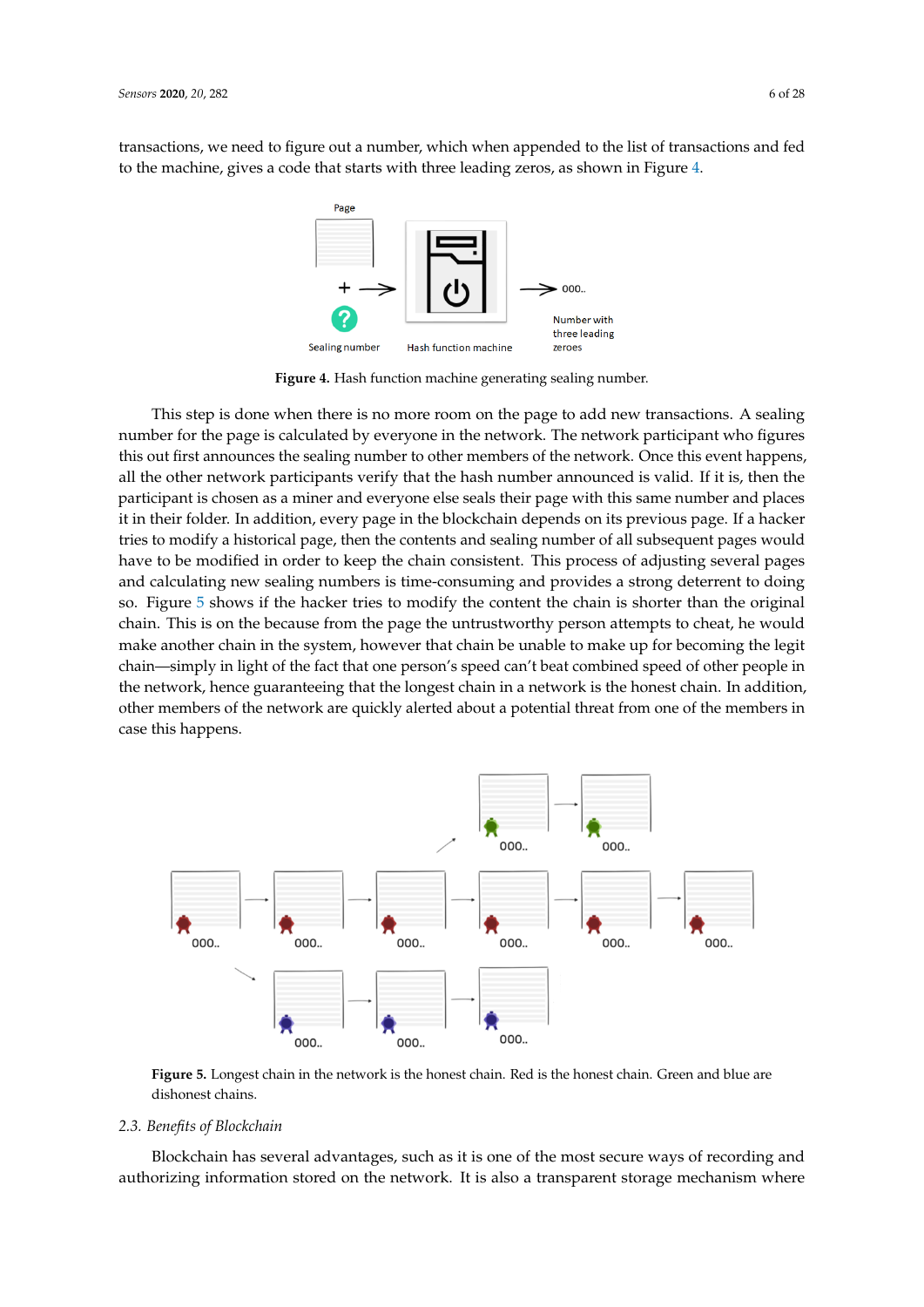secure and efficient. Blockchain transactions typically contain a peer-based proof, either of validity or authorization, instead of relying on a centralized application as an enforcer of constraints. It is a type of replicated and shared that is synchronized across members of the network. It records the transactions, such as the exchange of assets or data, among the participants in the network. It acts as a consensus mechanism ensuring that nodes that independently verify and process transactions stay in sync. There are some differences between blockchain and traditional centralized databases which are listed below:

- Since transactions propagate between nodes in a peer-to-peer fashion, blockchain uses a public-private cryptography scheme, such as Elliptic Curve Digital Signature Algorithm (ECDSA) [\[13\]](#page-23-12), to digitally sign each transaction. However, it is computationally expensive to generate and verify these signatures. Additionally, due to the lack of sufficient randomness during the signature process, a hacker can recover the user's private keys, thereby making the scheme more prone to attacks, especially since it is done by all the peers [\[14\]](#page-23-13).
- In a distributed database, arriving at consensus among network members is a computationally intensive effort. Additionally, it also involves significant back-and-forth communication, depending on the consensus mechanism used. The consensus mechanism has 51% vulnerability, which means a single miner with more than 50% of the total hashing power can unilaterally launch an attack. This is practically impossible when the network size is large. Such attacks are less likely in a centralized database, even though they also have to contend with conflicting and aborted transactions.
- Whereas there is some level of redundancy in a centralized database, it is far less as compared to a blockchain which must process every transaction by every node independently to achieve better security and transparency.

## <span id="page-6-0"></span>**3. Blockchain Applications for Cyber-Physical Systems (CPS)**

With the growth in acceptance of computers over the past few decades, records have mostly migrated from being physical paper documents to digitized versions, created and managed on a computer.

This is one of the many cyber applications, the ones enabled by computers. While such records are created and stored on computers, it still involves a human being entering the information. Financial transactions, health records, insurance records are some of the many examples in this category. So, one can say that humans were still the primary source of data collection in these applications. Over the past few years, fueled by the emergence of IoT and driven by the proliferation of sensing technology, sensors are now replacing humans as the primary source of data collection in many systems. Such systems, called CPS, combine physical processes, software, and communication to provide an integrated system with abstractions, design, and analysis capabilities. The technology spans research across multiple disciplines, having core components, such as embedded systems, real time communication, computer, networking, and physical systems dynamics. The use of blockchain for making a financial transaction has been well researched and documented. Advances in this technology have helped in sending money directly to the authorized people without including centralized authorities. Application of blockchain as smart contracts minimizes the possibility of delays, suppression, or any other outside influence. It applies comprehensive financial security, monitors the terms of the contract and is unbreakable. It also makes it easier to track and monitor digital identities using blockchain. The usage of blockchain as a cheap notary system has been described in [\[15\]](#page-23-14), thereby avoiding different types of scams by creating unique certificates which would be easy to verify. In similar lines, a recent review of blockchain in education is given in [\[16\]](#page-23-15). This paper mainly focuses on an emerging application of blockchain for cyber-only systems, namely health records and four representative applications of CPS, namely implantable medical devices, industrial control systems, smart grid systems, and connected cars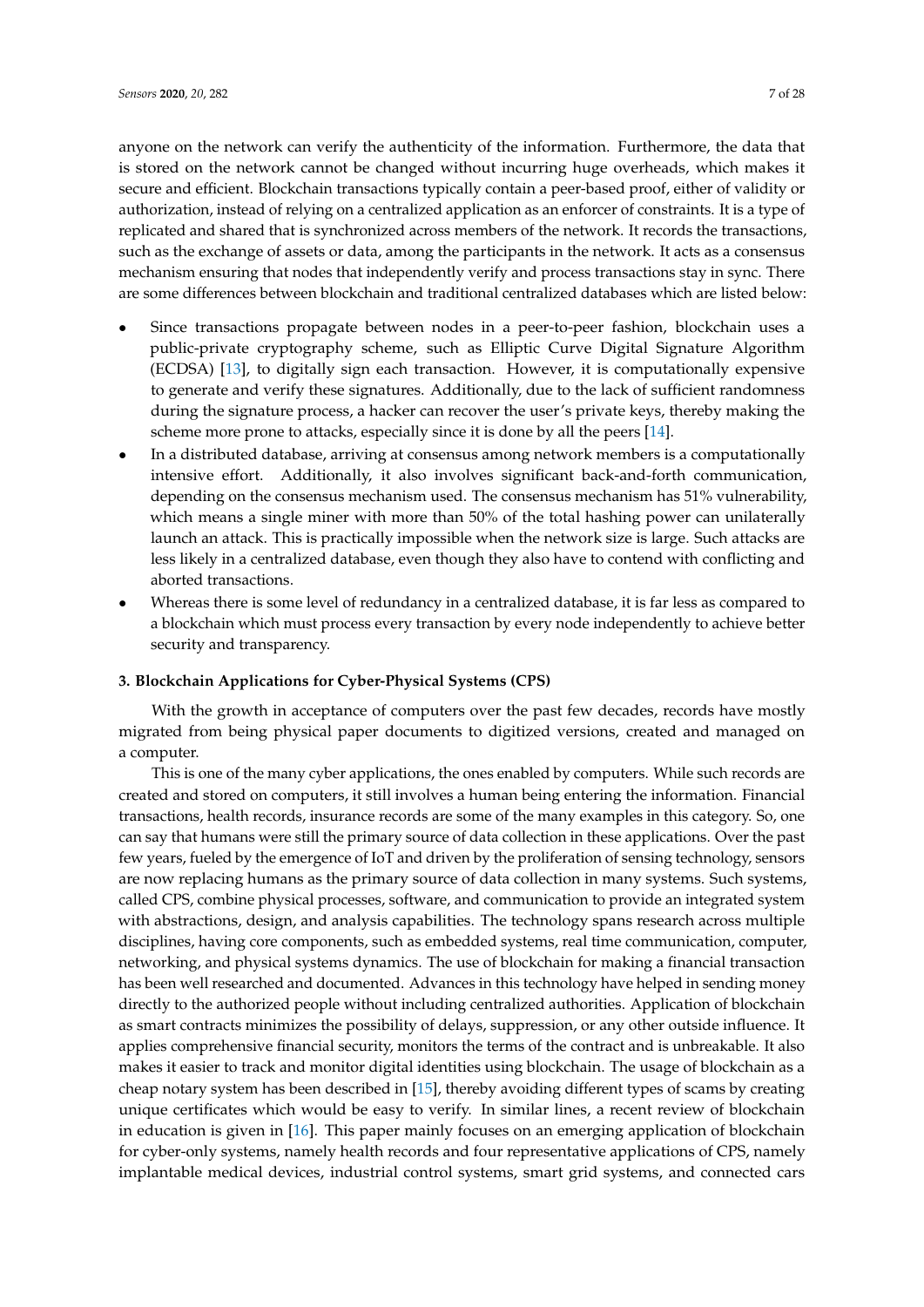<span id="page-7-0"></span>(Figure [6\)](#page-7-0). Table [1](#page-7-1) outlines the application domains of various systems discussed in the paper, along with the societal impact in each system.



**Figure 6.** Four applications of CPS surveyed in this paper.

<span id="page-7-1"></span>

| <b>Systems</b>             | Applications                                                                                         | Societal Impact                                                                 |
|----------------------------|------------------------------------------------------------------------------------------------------|---------------------------------------------------------------------------------|
| Healthcare                 | Medical devices, health<br>management networks                                                       | World class medicine and health<br>care systems                                 |
| Transportation             | Automotive electronics, railroad<br>systems, vehicular networks,<br>aviation and airspace management | Zero automative traffic fatalities,<br>reduced traffic congestion and<br>delays |
| Industrial Control Systems | Physical infrastructure monitoring<br>and control                                                    | Maximum yield and performance                                                   |
| Smart Grids                | Electricity generation and<br>distribution, building and<br>environmental control                    | Blackout free electricity and<br>distribution, environmental benefits           |

**Table 1.** Application domains of CPS.

## *3.1. Blockchain Applications in Healthcare*

Blockchain is now being used for record management in applications, such as public health and medical research based on personal patient data. Evaluation metrics based on feasibility, intended capability, and compliance can be used to assess blockchain based decentralized applications in the are of health care [\[17\]](#page-23-16). The underlying benefit of blockchain, critical for health data, is that it is impossible to change or delete a record without leaving a digital trace of the attempt to do so. Many countries, such as Estonia, are using blockchain to secure the health and clinical trial records by linking access to data with permission settings. Blockchain also offers security through transparency, which enables the scanning of barcode-tagged drugs and helps them enter into secure digital blocks whenever they change hands, thereby reducing the chances of counterfeiting. This can be further secured by allowing only authorized parties at the far end of the supply chain to access the real time records. There are a diverse set of applications where blockchain can be utilized, namely data sharing, access control, health records, managing an audit trail, and supply chain [\[18\]](#page-23-17). Active scientific work being done in some of these areas is surveyed next.

## 3.1.1. Healthcare Record Management

The management of the integrity of the healthcare records and clinical preliminaries is pivotal. From the time instance when a medical record is created and marked, administrators are required to maintain evidence that the same has not been modified illegally, thereby maintaining the sanctity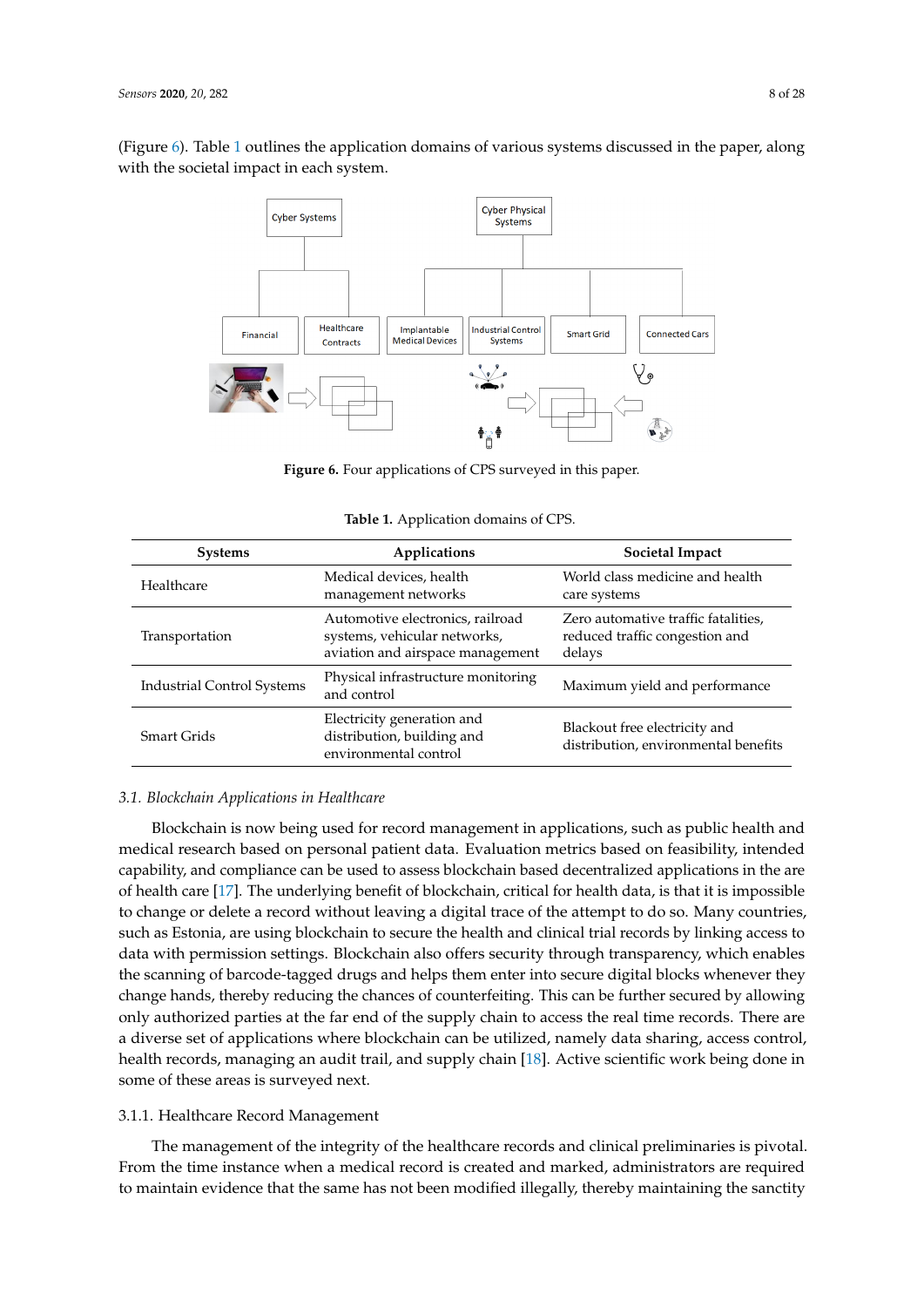of the record. The field of healthcare record management deals with interoperability, information exchange, and analytics. Healthcare interoperability, as defined in [\[19\]](#page-23-18), can either be institution driven or patient driven. The shift towards the latter brings with it various difficulties related to patient consent governance, security, protection, and patient commitment. Many scientific papers have been published showing how blockchain can facilitate the administration of digital access rules related to information aggregation, information availability, and liquidity, as presented in [\[20\]](#page-23-19). Furthermore, it also helps with the understanding of patient attribute and it's immutable nature. Scientific work on how a patient could safely collaborate with numerous stakeholders, recognize themselves over every entity and aggregate the health information using an abnormal structure in a persistent form is presented in [\[21](#page-23-20)[,22\]](#page-24-0). A study of how interoperability is addressed among healthcare blockchain applications can be found in [\[23\]](#page-24-1). The MedRec [\[24\]](#page-24-2) model gives a proof-of-framework, which enables standards of decentralization and blockchain designs to anchor and inter-operate across medical record systems. It uses the ethereum smart contracts to organize the framework and generates a log, which oversees medical records while giving patients the ability to survey complete records, audit care records, and share information. In this work, an inventive method for coordinating with suppliers' current framework, organizing open APIs and system structure transparency, has also been presented. A method adapted to handle big personal health data using a tree-based approach is presented in [\[25\]](#page-24-3). To provide protection to cloud-hosted records, an initiative using blockchain technology is presented in [\[26\]](#page-24-4). BlockHIE [\[27\]](#page-24-5) is another blockchain based platform for healthcare data which combines off-chain storage and on-chain verification to provide privacy and authentication to records. An architectural design, presented in [\[28\]](#page-24-6), uses blockchain to facilitate healthcare data sharing in a private and audit-ready manner. It also handles permission-based healthcare data access using blockchain. Furthermore, a centralized source of trust in favor of network consensus and prediction of consensus of proof of structural and semantic interoperability is presented in [\[29,](#page-24-7)[30\]](#page-24-8). Finally, in the area of healthcare analytics, a blockchain-based application for storing and managing the database of patients and doctors during surgery is stated in [\[31\]](#page-24-9). A framework, based on artificial systems, computational experiments, and parallel execution using blockchain technology, which brings in the benefits of a parallel healthcare system, is proposed in [\[32\]](#page-24-10). A proposal to manage health data at the individual and institution level using private blockchain solution has been made in [\[33\]](#page-24-11).

## 3.1.2. Implantable Medical Device Security

Smart systems allow persistent remote patient monitoring, thereby making it a prominent health-care technology [\[34](#page-24-12)[–36\]](#page-24-13), thereby making healthcare information as a valuable source of medical intelligence [\[37](#page-24-14)[–39\]](#page-24-15). In the previous section, we looked at research centered around the management of medical information. In this section, we will study recent advances in the sharing of healthcare information which has the potential to significantly benefit the quality of healthcare data. According to statistics, the United States spends a bigger rate of the gross domestic products and more per capita on medical care (a record \$2.5 trillion (17.3%) in 2009 spending around \$8050 per individual) [\[40\]](#page-24-16). National well-being consumption is anticipated to grow at a normal rate of 6.3% every year through 2019, thereby achieving 19.6% of GDP by 2019 [\[40\]](#page-24-16). By the end of the year 2019, the market share for medical devices is expected to reach \$186 billion, thereby making it one of the biggest markets in this space [\[40\]](#page-24-16). U.S. exports in medical devices, as recognized by the Department of Commerce (DOC), surpassed \$44 billion in 2015 [\[41\]](#page-25-0); largely fueled by major innovation happening in more than 6500 medical device companies in the United States.

Table [2](#page-9-0) presents the various blockchain use cases, design challenges, and future directions in healthcare.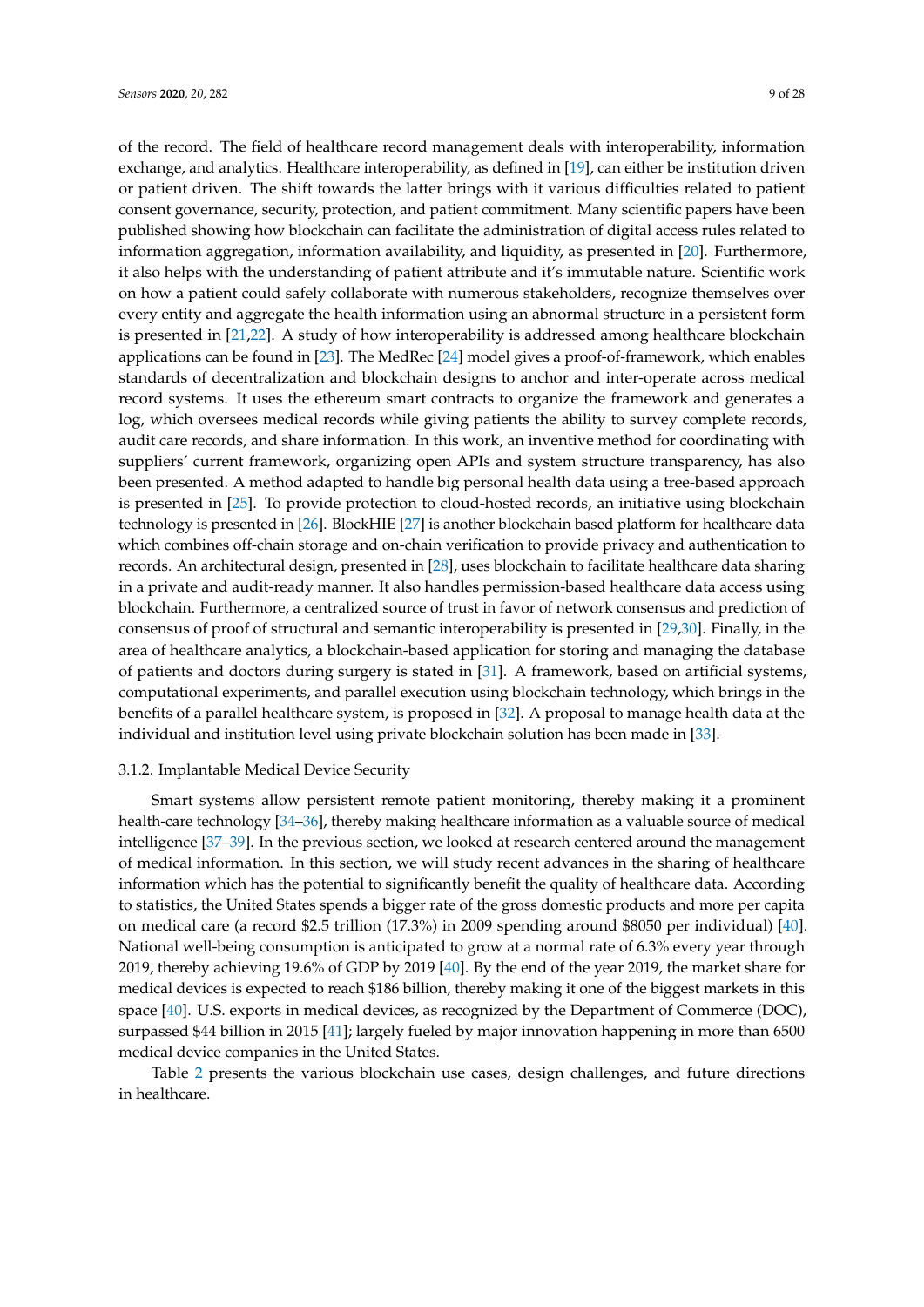<span id="page-9-0"></span>

| <b>Application Domain</b>                                 | <b>Objectives/Use Cases</b>                                                                                                           | <b>Future Directions</b>                                                                               |
|-----------------------------------------------------------|---------------------------------------------------------------------------------------------------------------------------------------|--------------------------------------------------------------------------------------------------------|
| Healthcare interoperability<br>[19,21]                    | Data exchange, interpretation, and usage                                                                                              | Advanced data analytics, and supported<br>by robust care coordination                                  |
| MedRec record management [24]                             | Governs medical record access while<br>providing patients with comprehensive<br>record review, care auditability, and data<br>sharing | Gather custom integration requirement<br>to build open standard                                        |
| BlockHie [27]                                             | Healthcare information exchange for<br>electronic medical records and personal<br>healthcare data                                     | Off-chain storage and on-chain<br>verification for privacy and<br>authentication                       |
| Healthcare analytics [31]                                 | Acquisition, storage, and sharing of<br>health data                                                                                   | Blockchain with artificial intelligence for<br>healthcare analytics                                    |
| Blockchain and Internet of<br>Things (IoT) powered $[42]$ | Big data incorporation for data mining                                                                                                | Require consensus model, less<br>computational costs for mining blocks,<br>and validating transactions |
| MedShare [43]                                             | Data sharing model between cloud<br>service providers                                                                                 | Decrease latency contributing to the<br>processing and anonymization of data                           |
| Data sharing and Privacy [25]                             | A tree-based data processing based on<br>Hyperledger fabric and batching method<br>to personal health data                            | Combine both personal health data and<br>medical data together                                         |
| Privacy Violation [44]                                    | Anonymization, communication, and<br>data backup and recovery                                                                         | Secure raw data rather than<br>anonymizing                                                             |

**Table 2.** Blockchain use cases, design challenges, and future directions in healthcare.

A case study of blockchain and IoT powered healthcare is presented in [\[42\]](#page-25-1). An amalgamation of blockchain and IoT in healthcare can be used for collecting and processing data in real time and providing secure access and data exchange between care providers. Using a private blockchain based on the ethereum protocol, authors in [\[45\]](#page-25-4) have used an ethereum-based private blockchain protocol, to create a smart contract, where the sensors communicate with smart devices. Such contracts manage records of all events on the blockchain to support real-time patient monitoring and medical interventions. MeDShare [\[43\]](#page-25-2) is another trust-less system to share medical data using cloud service providers via blockchain. It has been shown to achieve data provenance and auditing while sharing medical data with diverse set of entities. Authors in [\[25\]](#page-24-3) have designed a decentralized, permissioned blockchain for user-centric health data sharing. It has been designed to protect privacy using channel formation scheme and enhance identity management using the membership service in mobile healthcare applications. A system that ensures the security of patient's data through self-management, thereby preventing privacy violation, is presented in [\[44\]](#page-25-3).

## *3.2. Blockchain Applications in Industrial Control Systems*

Industrial control systems (ICS) refers to such systems that control and monitor the physical entities that can be used in a diverse set of industries, ranging from mission-critical nuclear plants and commonplace irrigation systems. ICS senses and collects data through sensors and passes the information to the controller, which in turns sends the feedback through the actuator, as shown in Figure [7.](#page-10-0)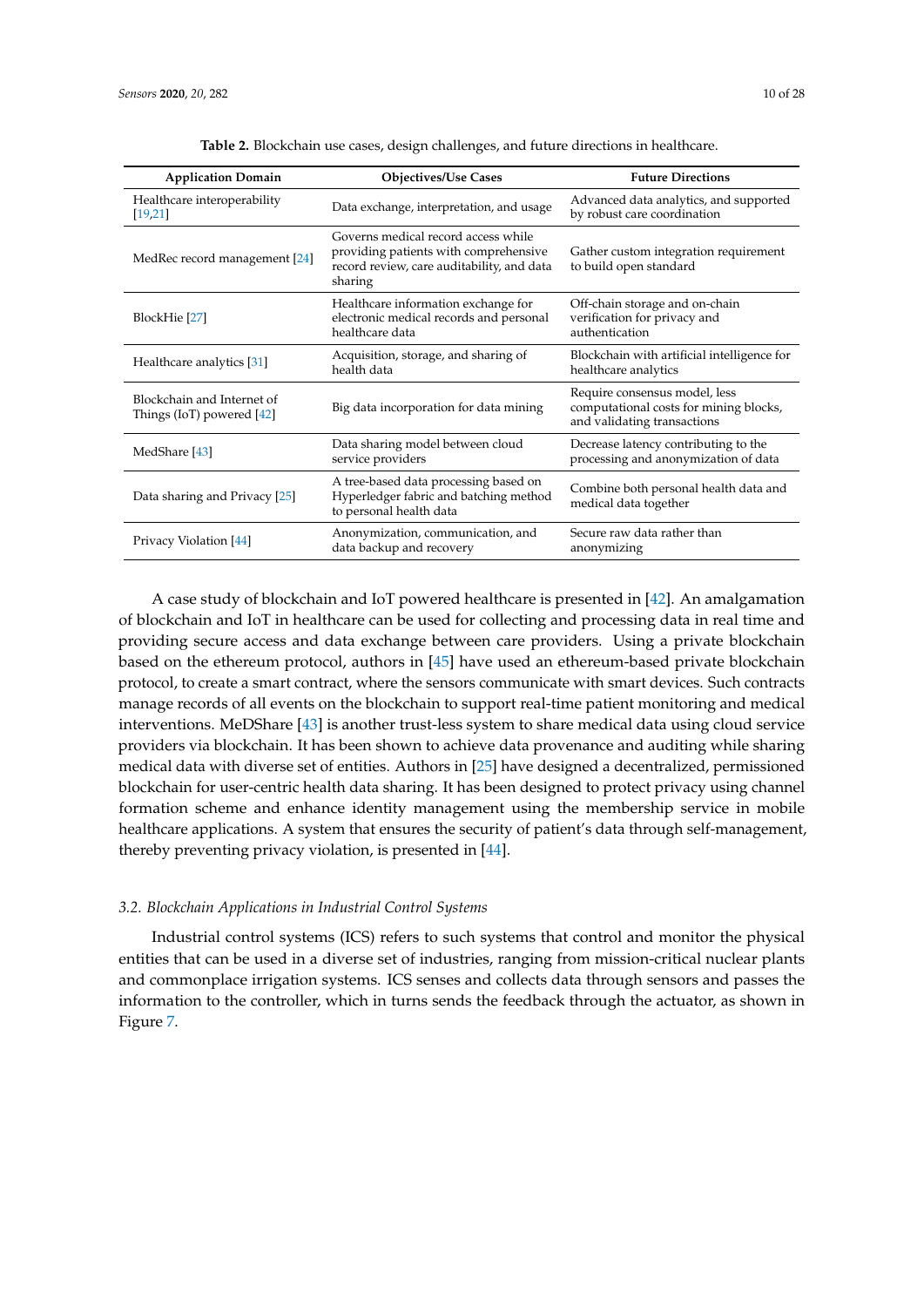<span id="page-10-0"></span>

**Figure 7.** Industrial control systems.

The key components in the ICS environment are:

- A plant capable of data acquisition, communication, and local processing, using operational technology. This is called as sensors. It is a device which measures physical quantity. Examples of sensors are cameras, accelerators, gyroscope, Lidar, Radar, etc.
- A computing device, typically referred to as Programming Logic Control (PLC), that can be programmed to perform operations based on programmable logic. It has been traditionally used both in Distributed Control System and Supervisory Control and Data Acquisition systems to control the overall system. A data historian is maintained on the controller to log information related to all the process. The same can be used for algorithms, parameter configuration, monitoring, and set-point configuration.
- A control loop that enables the controller to execute on different tasks by interpreting sensor signals. Actuators are a part of this system, which modifies the physical quantity observed by the plant. Typical examples of actuators are motor controllers, LEDs, lasers, loudspeakers, switches, valves, etc.

The Industrial Internet of Things (IIoT) is a significant component of the future transformation of industrial systems. Similar to ICS, the interconnection and intelligence is provided through sensing devices and actuators with ubiquitous networking and computing capabilities. It is speculated that by the year 2020, billions of devices capable of generating data will be connected to the internet. This will benefit various applications, such as infrastructure, transportation, and agriculture. In such systems, transactions include readings of data acquired from various sensors with a spatio-temporal stamp indicating where and when the reading was taken. Such data is then shared among various players in the network. Similar to the concept of financial transactions, it is critical to maintaining a historical record of these transactions as they are used to impact mission critical decisions. This mandates that the records are not tampered with illegally and a trace is maintained in case such attempts are made.

Blockchain introduces a robust and efficient next generation of techniques for the transactions generated by the physical resources. The mix of blockchain and IoT gives us a versatile, truly distributed, peer-to-peer system and the capacity to interact with distributed sensors in a trust-less, auditable way. A framework using ethereum to communicate electricity usage, including air conditioners and bulbs, was proposed in [\[46\]](#page-25-5). The ethereum notifies the network to update devices from normal to energy saving mode to make efficient usage of the electricity. Another such effort for making smart homes more efficient by significantly lowering overhead due to traffic, processing time and energy consumption was presented in [\[47\]](#page-25-6). Furthermore, to support fast and secure energy trading in IoT applications, a consortium of blockchain providers is proposed in [\[48\]](#page-25-7). The authors propose using available information and energy interaction perspective to create a network that can make decisions that are context-aware. A technique based on distributed consensus to obtain proof of work, using the frequency of data and the amount of energy contribution, is presented in [\[49\]](#page-25-8). The work in [\[50\]](#page-25-9) presents the usage of blockchain technology as a platform for hierarchical and distributed control systems based on the IEC-61499 standard. In this work, Hyperledger Fabric, where functional blocks are implemented as smart contracts on a supervisor level, was selected as the blockchain solution.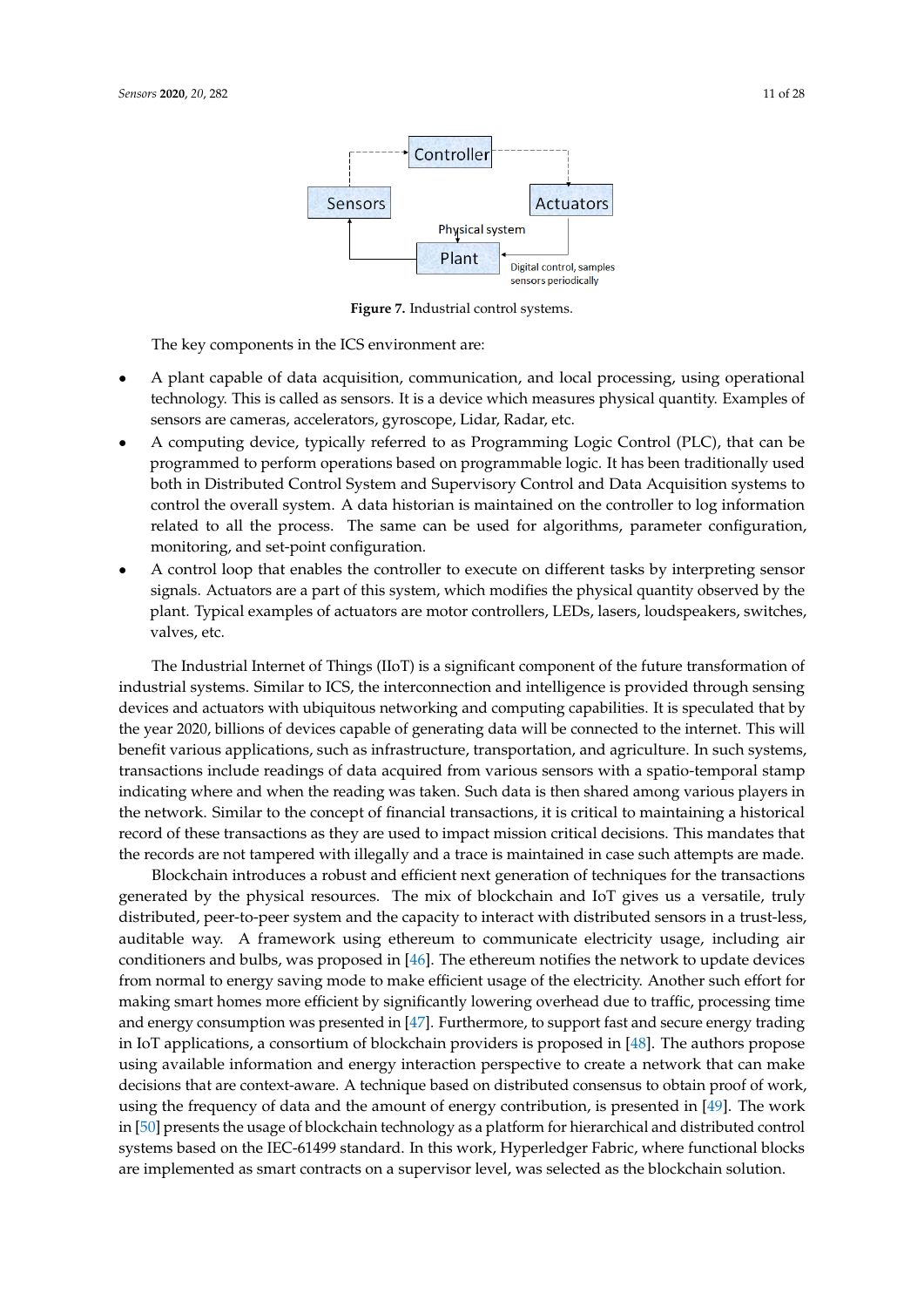<span id="page-11-0"></span>

| <b>Application Domain</b>                                                  | <b>Objectives/Use Cases</b>                                                                                                         | <b>Future Directions</b>                                                                                                                             |
|----------------------------------------------------------------------------|-------------------------------------------------------------------------------------------------------------------------------------|------------------------------------------------------------------------------------------------------------------------------------------------------|
| Managing IoT Devices [46]                                                  | Save data coming from meter and smart<br>phone                                                                                      | Requires large storage, not time efficient                                                                                                           |
| Smart Home [47]                                                            | Lightweight security, symmetric<br>encryption employed for smart home                                                               | Explore applications in other IoT<br>Domain                                                                                                          |
| Secure Energy Trading in<br>Industrial Internet of Things<br>$(IIoT)$ [48] | Maximize economic benefits of credit<br>banks                                                                                       | Schemes designed for extreme scenarios<br>with excellent or poor credit values                                                                       |
| Electric vehicles cloud and<br>edge [49]                                   | Data contribution frequency and energy<br>contribution are applied to achieve the<br>proof of work                                  | Hybrid cloud computing and edge<br>computing for center-less trust,<br>collaborative intelligence, and<br>spatio-temporal sensitivity                |
| Distributed control system for<br>edge computing [50]                      | Higher level performing supervision<br>and strategic decisions and lower level<br>having direct control of devices and<br>processes | Executive level responsible for process<br>control                                                                                                   |
| <b>BSeIn</b> [51]                                                          | Secure mutual authentication with<br>access control for industry 4.0                                                                | Integrating intra-organizational value<br>networks                                                                                                   |
| Bubbles of trust [52]                                                      | Secure virtual zones where things can<br>identify and trust each other                                                              | Cooperation between virtual zones                                                                                                                    |
| Blockchain meets IoT [53]                                                  | scalable access management in IoT                                                                                                   | Requires adaptable technology for IoT<br>scenarios                                                                                                   |
| Device management scheme on<br>blockchain [54], privacy<br>preserving [55] | Sharing of device information without<br>breaching confidentiality                                                                  | Possibility of anonymizing the data,<br>other challenges and solutions include<br>fault tolerance, policy enforcement,<br>non-reputation, trust [56] |

**Table 3.** Use cases, design challenges, and future directions in industrial control systems.

A blockchain-based system for secure mutual authentication, to enforce access control policies is discussed in [\[51\]](#page-25-10). This system uses a triangulation with integrated attribute signature, multi-receivers encryption, and message authentication code and is designed to provide privacy and security guarantees. Another work along similar lines is presented in [\[52\]](#page-25-11), wherein the authors use blockchain to create virtual zones to present a robust method for identification and authentication of devices. These virtual zones form a distributed system called Bubble of Trust, which ensures a robust identification and authentication of devices and protects the integrity and availability of the data. Authors in [\[57\]](#page-25-16) analyzed unique functions and open challenges of blockchain, as well as discuss a potential application that stands at the intersection of blockchain and IoT. A fully distributed access control system for IoT based on blockchain technology, used for arbitrating roles and permissions in IoT, is discussed in [\[53\]](#page-25-12). A blockchain-based privacy protection management scheme for IoT devices, which combines attribute-based encryption with time-limited key management technology to achieve privacy protection and device management, is described in [\[54\]](#page-25-13). Authors in [\[55\]](#page-25-14) propose a distributed fair access control framework based on cryptocurrency. It provides granular level access to data through smart contracts by using the consistency of blockchain technology to manage access control on behalf of constrained devices. A theoretical lightweight architecture based on private blockchain in the context of smart home, which reduces the communication overhead of workload proof mechanism by introducing the central miners, is discussed in [\[56\]](#page-25-15). Table [3](#page-11-0) presents the use cases, design challenges, and future directions in ICS.

When all the devices in an IoT network are connected to each other and have decision-making capabilities, one can automate time- and human resource-consuming work processes. However, this mandates the need to maintain a historical ledger of these actions and the data that led to the actions. Active scientific research, such as the one cataloged above, indicates that the incorporation of blockchains in the IoT area will fulfill the need for cryptographic verifiability, thereby affecting critical changes over several industries.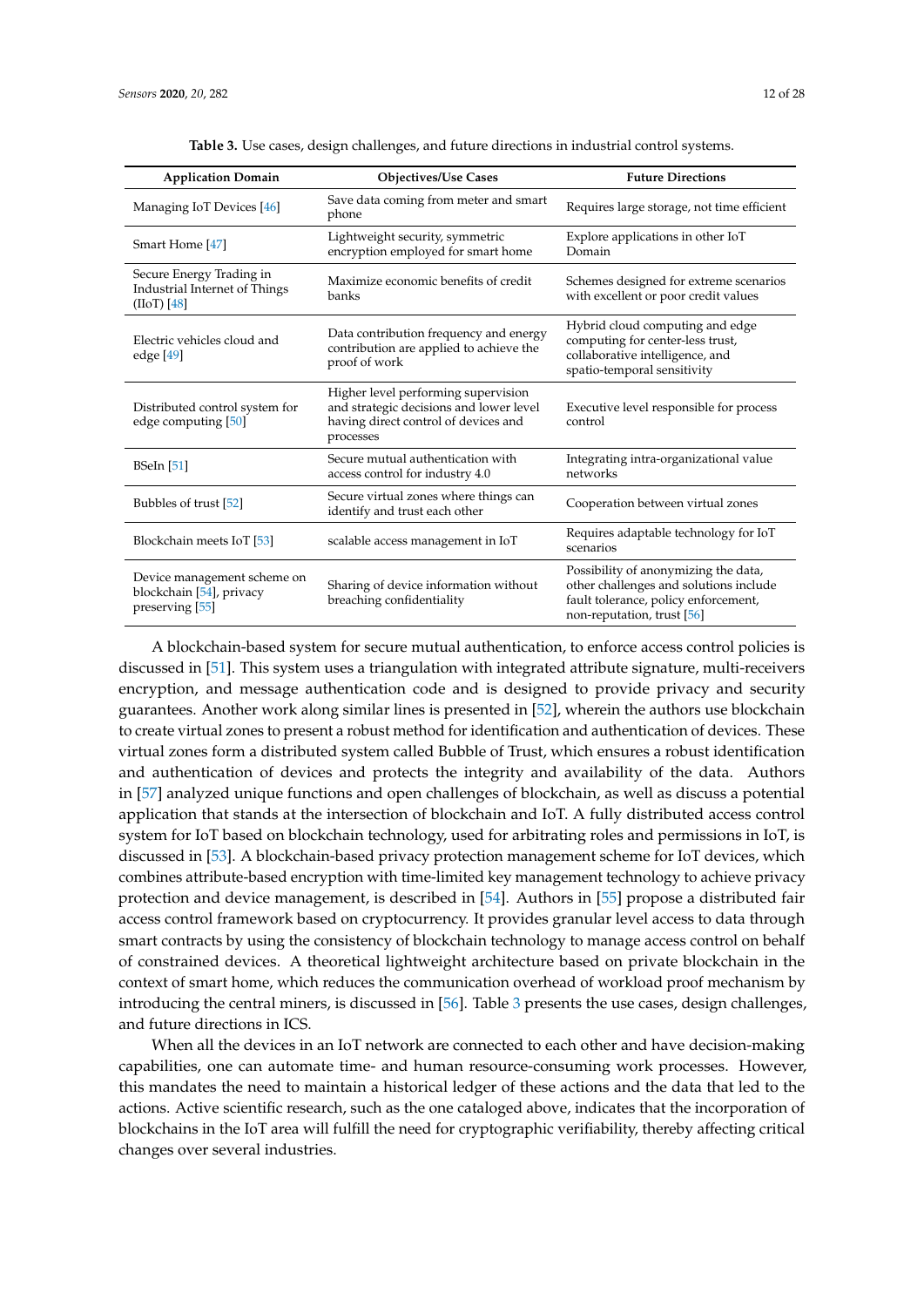Autonomous vehicles are the future of transportation and will play a crucial part in how society evolves. These vehicles play an important role in improving the connectivity and providing road safety, better traffic management and driver comfort. Blockchain can be used to build up a verified, trusted and decentralized self-governing intelligent transport system, making better use of the heritage intelligent transport systems (ITS) framework and assets, particularly successful for crowd-sourcing of innovation. Figure [8](#page-12-0) presents the ITS national architecture proposed by department of transportation. ITS-oriented, a seven-layer conceptual model for blockchain is proposed in [\[58\]](#page-25-17). The seven layers are physical, data, network, consensus, incentive, and application layer, respectively. Additionally, a distributed key management in heterogeneous intelligent transport systems is proposed in [\[59\]](#page-25-18). It includes the key transfer between heterogeneous networks and the dynamic key management scheme to decrease the key transfer time.

<span id="page-12-0"></span>

**Figure 8.** United States Department of Transportation (US DOT) Intelligent Transportation Systems (ITS) National Architecture.

Refueling scenario for autonomous electric vehicles using blockchain to guarantee the execution of energy recharges is discussed in [\[60\]](#page-25-19). A reward-based intelligent vehicle communication based on blockchain technology is presented in [\[61\]](#page-25-20). It improves the privacy and provides fast, secure communication between vehicles.

Connected cars have built-in sensing features, through which they monitor their surroundings and build a comprehensive 360-degree view of what is around them. For instance, they have built-in navigation systems, cameras, proximity detection sensors, light and radio-frequency detection sensors, to name a few. They have the ability to synchronize information from multiple sensors, a technique known as sensor fusion, with real-time data to keep the vehicles and infrastructure elements informed, in case of accidents. Such features have led to an increase in the number of advanced driver assistance functions, such as adaptive cruise control, lane change warnings, and collision avoidance mechanisms. To enable all of these functions, such cars are also equipped with communication devices and protocols that are used to share information between all the entities in the vehicular network. Dedicated Short Range Communications (DSRC) is the currently approved protocol for 5.9GHz Intelligent Transportation Systems (ITS) band to handle Vehicle to Vehicle (V2V) safety applications [\[62\]](#page-25-21). It uses IEEE 1609.2-4 message protocol and security services to enable use-cases for V2V Communication, which includes emergency electronic brake lights, forward collision warning, blind-spot detection. Information is shared between vehicles using SAE J2735 Basic Safety Messages (BSMs). BSMs provide position, size, velocity information to other vehicles, thereby creating awareness about the environment. Such information is encrypted using PKI-based certificates, thereby ensuring that the safety message is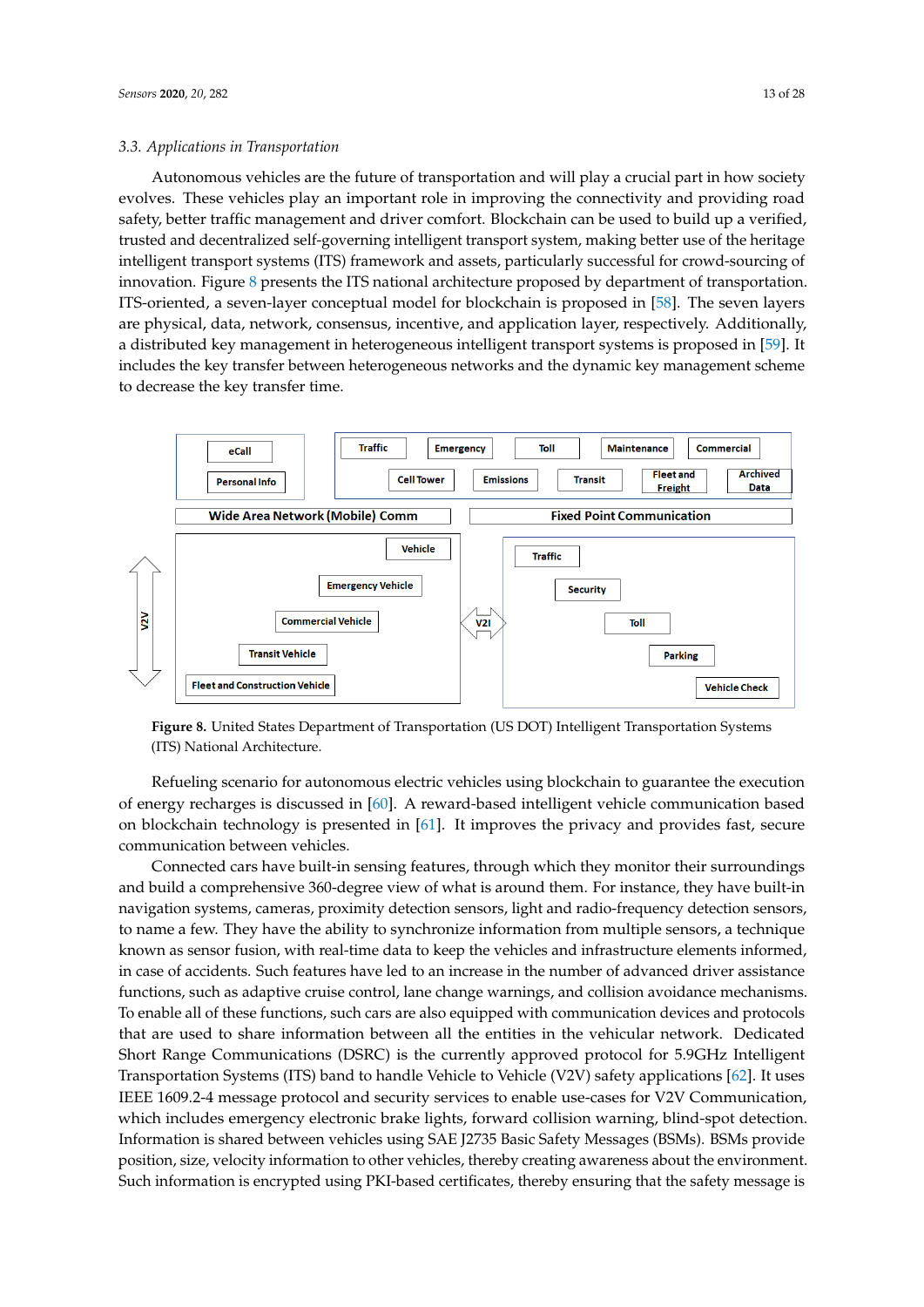from a trusted source. For V2V communications, basic safety messages are trusted but not encrypted because they are broadcast to all the neighboring vehicles, while certificate messages are both trusted and encrypted. While BSMs have built-in encryption, it has been demonstrated that they can be tampered with, thereby leading to serious safety and security concerns. As an example, Charlie Miller and Chris Valasek have demonstrated attacks on a Toyota Prius and a Ford Escape using simple off-the-shelf components, such as Uconnect head unit, which is used for remote access [\[63\]](#page-25-22). Likewise, researchers at the University of South Carolina, Chinas Zhejiang University, and the Chinese security firm Qihoo 360 demonstrated that they could jam such sensors from a popular electric vehicle, thereby making objects invisible to its navigation system. They were able to precisely jam the radio signals by simply by using two commercially available off-the-shelf radio equipment and basic signal generation and frequency control instruments [\[64\]](#page-26-0). It is conceivable that the units inside the vehicle, such as engine control unit, brake control unit, and wheel control unit, are also vulnerable to such malicious attacks since they are also heavily dependent on communication. While the occurrence of such attacks has been largely limited to date, with the drastic increase in the number of connected vehicles, the surface area of such attacks is bound to increase much. It is indisputable that security in such types of vehicles is imperative and critical.

While Public Key Infrastructure (PKI) today handles the security aspects of these messages, it suffers from the same limitations as any centralized authentication system. Additionally, a centralized PKI lacks true information about ground reality as it does not have the sensing capabilities available on vehicles. Blockchain holds a cutting edge potential for these cars. In the case of connected cars, the transactions shared between vehicles are the basic safety messages, which contain information about the size, position, velocity and heading of the car. These messages are digitally signed and the signature is validated by the PKI. They have to be maintained in a time sequenced historical manner in the folders for use-cases related to law enforcement and insurance claims. It is critical that these transactions are validated in real-time for immediate use-cases related to higher levels of automated driving. Additionally, these transactions should not be tampered with any time in the future, as they may be needed for judicial and insurance claim reasons. All of these requirements, make blockchains a viable option to consider for transaction management in connected vehicles.

<span id="page-13-0"></span>

| <b>Application Domain</b>                 | <b>Objectives/Use Cases</b>                                                                                           | <b>Future Directions</b>                                                                       |
|-------------------------------------------|-----------------------------------------------------------------------------------------------------------------------|------------------------------------------------------------------------------------------------|
| Intelligent transport<br>systems [58]     | Seven layer conceptual model for<br>intelligent transport systems                                                     | Explore the rationale, novel business<br>models, as well as practical application<br>scenarios |
| Distributed key<br>management [59]        | Uses the dynamic transaction collection<br>period to further reduce the key transfer<br>time during vehicles handover | Pseudonym management using<br>blockchain                                                       |
| Charge it up $[60]$                       | State Channel for smart mobility systems<br>for delay, latency, security, and cost                                    | Smart mobility systems can use state<br>channels for control logs and<br>connectivity          |
| Reward based systems [61]                 | Trustworthiness for vehicles behavior,<br>and vehicles legal and illegal action                                       | Multiple vehicle action for suspicious<br>scenario.                                            |
| TangleCV [65]                             | Distributed trust system for security                                                                                 | Vehicles moving in and out of network                                                          |
| Trustbit [66]                             | Intelligent vehicle communication using<br>a reward based scheme                                                      | More use cases on communication level                                                          |
| Intelligent vehicle trust<br>point $[67]$ | Crypto ID to ensure trustworthiness in<br>vehicles                                                                    | Usage of bitcoin for paying on the gas<br>stations                                             |
| Identification of vehicles [68]           | Secure blockchain-based communication                                                                                 | Perform moderate costly hash<br>operations for the blockchain<br>verifications.                |
| Software update system [69]               | Secure wireless (SW) update system                                                                                    | Validate the results on larger dataset                                                         |
| <b>CUBE [70]</b>                          | Network security platform                                                                                             | Use artificial intelligence (AI) to protect<br>against malicious attacks                       |

|  |  |  | Table 4. Use cases, design challenges, and future directions in transportation. |  |  |  |  |
|--|--|--|---------------------------------------------------------------------------------|--|--|--|--|
|--|--|--|---------------------------------------------------------------------------------|--|--|--|--|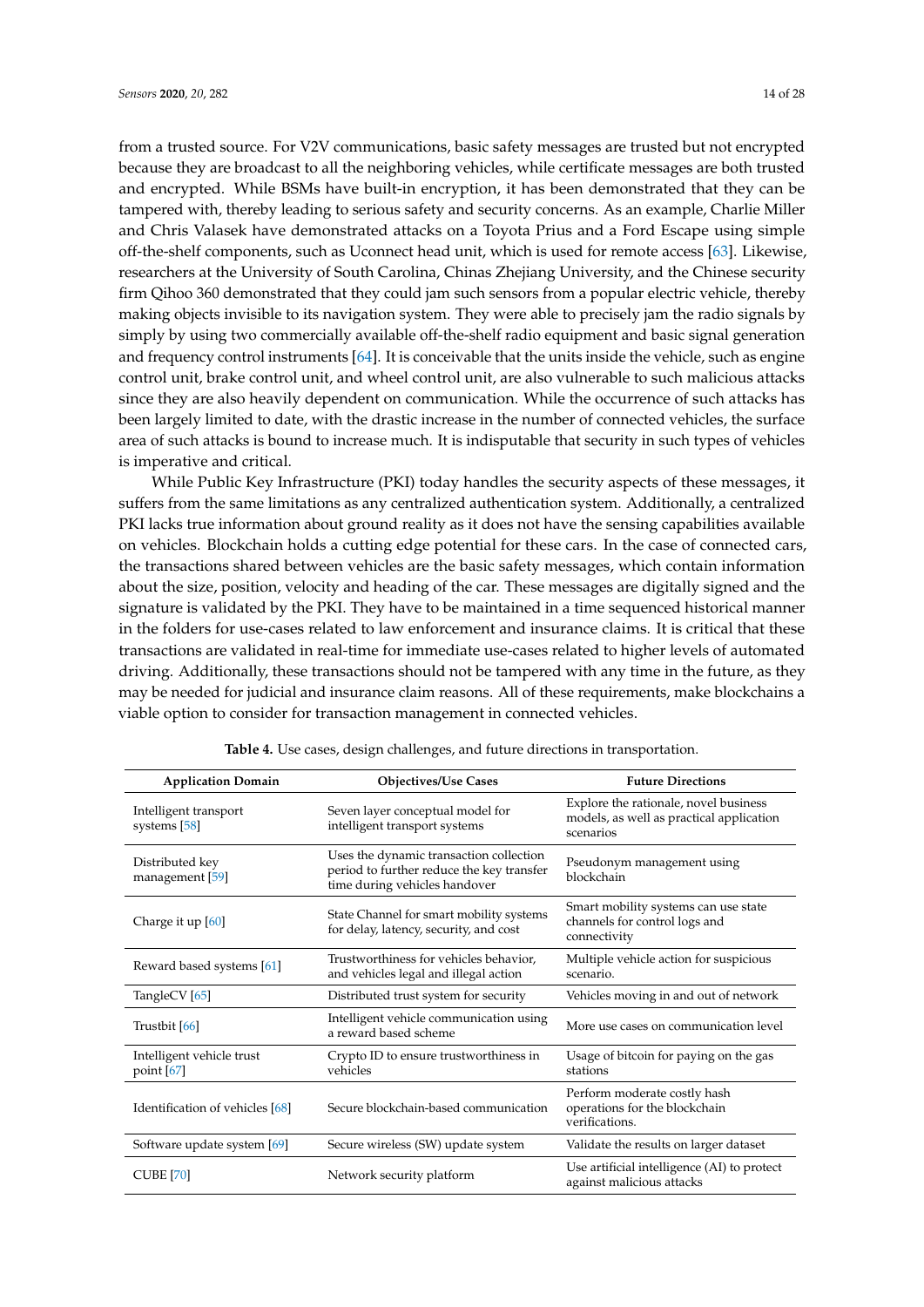Authors in [\[65\]](#page-26-1) proposed a decentralized technique to protect against attacks on sensors and communication channels. They do so for securely sharing messages between connected vehicles based on a blockchain architecture. Trust bit [\[66\]](#page-26-2) uses the blockchain approach to implement intelligent vehicle communication using a reward based scheme. It exchanges trust bits as rewards during successful communication. For recording and maintaining historical evidence of transactions involving such trust bits, they used blockchain technology in the vehicular cloud. This allows all the trust bit details to be securely accessed by vehicles independent of space and time constraints. The concept of a local dynamic blockchain and main blockchain has been explored in a branch based blockchain technology presented in [\[67\]](#page-26-3). The underlying new idea is the definition of a secure and unique crypto ID, called an intelligent vehicle trust point, to ensure trustworthiness among vehicles. Vehicles use the local dynamic blockchain to verify the IDs while they are communicating with other vehicles. A new secure blockchain-based communication scheme for connected vehicles is presented in [\[68\]](#page-26-4). In this scheme, the identity of the vehicles joining the network is first verified by a ring-signature based scheme. Next, the consensus among the vehicles is achieved using a blockchain-based mechanism prior to sharing the information, created by multi-party smart contracts, using secure communication channels. A blockchain technology which uses multi-signature mechanism proposed in [\[70\]](#page-26-6). It provides emerging vehicular services, such as remote software updates, without revealing any of the vehicles' private information. Yuan et al. [\[58\]](#page-25-17) proposed a seven-layer conceptual model for intelligent transportation using blockchain technology, thereby creating a secure and trust-worthy decentralized ecosystem. Leiding et al. [\[71\]](#page-26-7) have combined ethereum-based smart contracts with vehicular network technology. As vehicles are increasingly becoming software-dependent, a key question which must be answered is about updates to the software as new features are added. A design of how blockchain technology can be used to do this has been shown in [\[69\]](#page-26-5). In this approach, an overlay network is used to transfer messages between software providers, cloud storage mechanisms, and vehicular interfaces. Such messages are used to initialize the blockchain system and handle the software distribution processes. Vehicle system with vehicle report generation and methods for use are presented in [\[72\]](#page-26-8) a processor is configured to perform data-driven operations, such as report generation. Such operations are generated using a vehicle-specific digital currency record using cryptocurrency protocol. The value of this digital currency is adjusted based on the price of goods or services purchased. It is stored in memory and communicated while the purchase of goods or services is in action. Using visible light and acoustic side-channels, Rowan et al. [\[73\]](#page-26-9) proposed a new blockchain technology for securing communication in cars. Table [4](#page-13-0) presents the use cases, design challenges, and future directions in transportation sector.

#### *3.4. Applications in Smart Grid Systems*

Access to electricity is a fundamental need for modern society and the economy. An estimated \$48 trillion investment is required in the energy infrastructure over the period of the next fifteen years [\[74\]](#page-26-10). This poses an imminent need and opportunity to shift towards an efficient and clean energy system with a low carbon footprint. Smart grid systems play the role of a necessary enabler for this transition. A smart grid is an intelligent, digitized energy network delivering electricity in an optimized way between source and consumption, as shown in Figure [9.](#page-15-0) This is accomplished by integrating information, telecommunication, and power technologies with the existing electricity system. Smart grid systems incorporate sensors and software on the existing grids, thereby equipping utilities and personal users with information that enables them to react to changes quickly. In addition to improvements in the efficiency and reliability of electricity supply, smart grids play a catalyst role in the integration of renewable energy into existing networks, thereby reducing carbon emissions.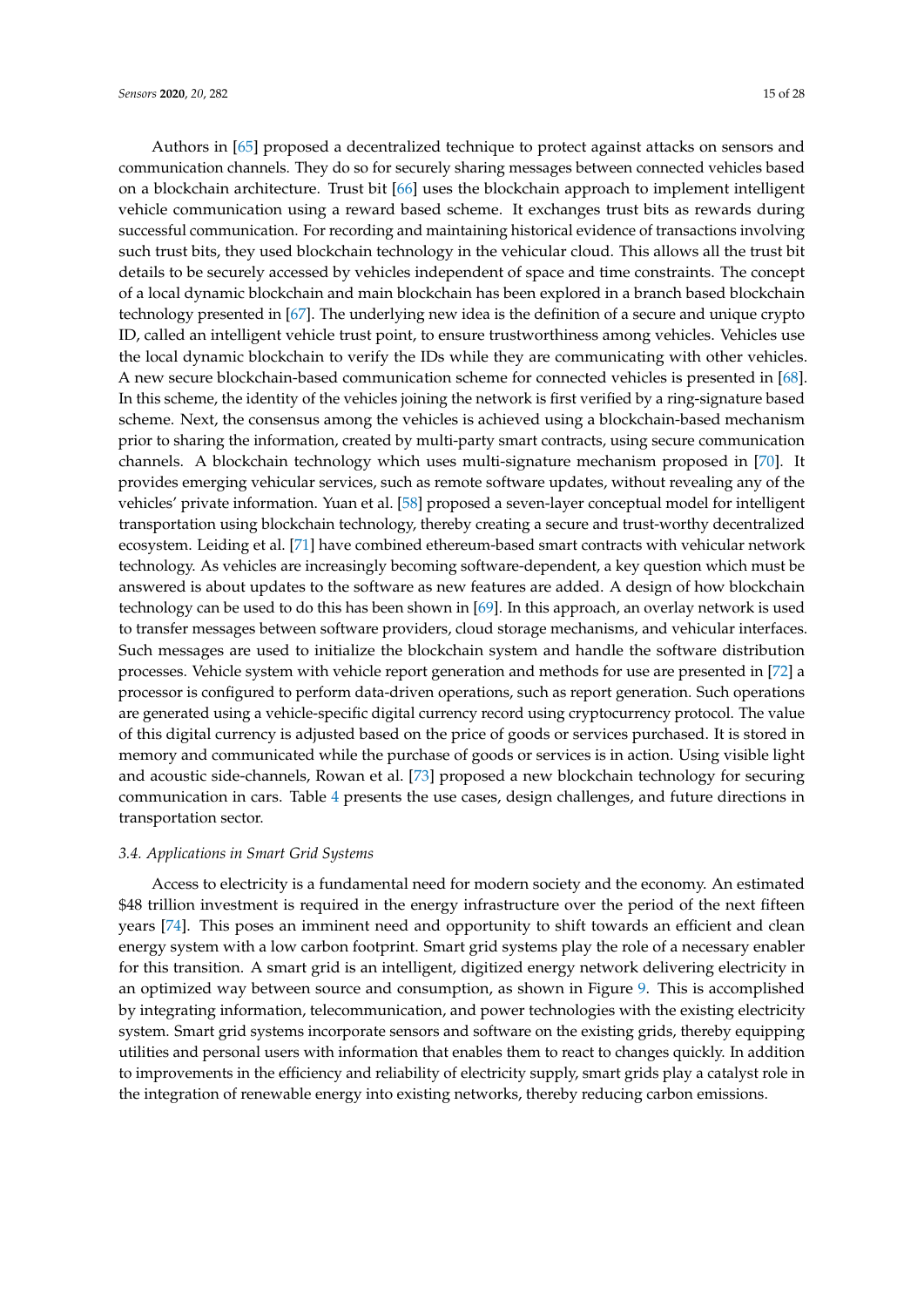<span id="page-15-0"></span>

**Generation Plant** (solar, wind, hydro, geothermal, fuel, nuclear)



**Transmission and Distribution** Ţ **Distribution Control Center** and Collector **Smart Meter Home** 

**Figure 9.** Smart grid architecture.

Different ways in which blockchain can be used to modernize the grid have been discussed in [\[75\]](#page-26-11). A framework for information exchange and buy-sell transaction mechanisms between energy providers and citizens using blockchains is proposed in [\[76\]](#page-26-12). Existing power grids do not provide resilience against cyberattacks on distributed energy resources and grid edge devices. Authors in [\[77\]](#page-26-13) have discussed a business model to reduce costs by cutting out third parties. They also discuss techniques to increase arbitrage opportunities to produce and sell energy at an individual level. In [\[78\]](#page-26-14), energy usage information is collected in a distributed fashion from smart metering devices. The expected energy flexibility at the consumer level can be controlled in a programmatic manner using self-enforcing smart contracts. By tracking the flexibility between energy consumption and demand response signal, authors have shown how energy demand and production can be matched at a smart grid level. They have also combined the reward and penalty mechanism to balance energy demand. Blockchain based smart contracts presented in [\[79\]](#page-26-15), provide security and resilience, an immutable transaction history, and the ability to enable transactions, and automation at a micro-level in an effective and profitable manner. Authors in [\[80\]](#page-26-16) present a local energy market design and simulation, implemented on a private blockchain with artificial agents, to offer real time pricing information. It simulates optimum decisions based on production capacity prediction, thereby automating informed tariff decisions. Similar work, wherein production and consumption load profiles are transformed in a distance-preserving embedding in order to find a matching tariff, is presented in [\[81\]](#page-26-17). It uses blockchain to make the calculations for tariff matching publicly available, while still maintaining the privacy through embedding. This work has been further extended and validated on electric vehicles [\[82\]](#page-26-18). A similar work, where a blockchain-based privacy preserving payment mechanism is proposed for a vehicle to grid networks, enables data sharing while securing sensitive user information [\[83\]](#page-26-19).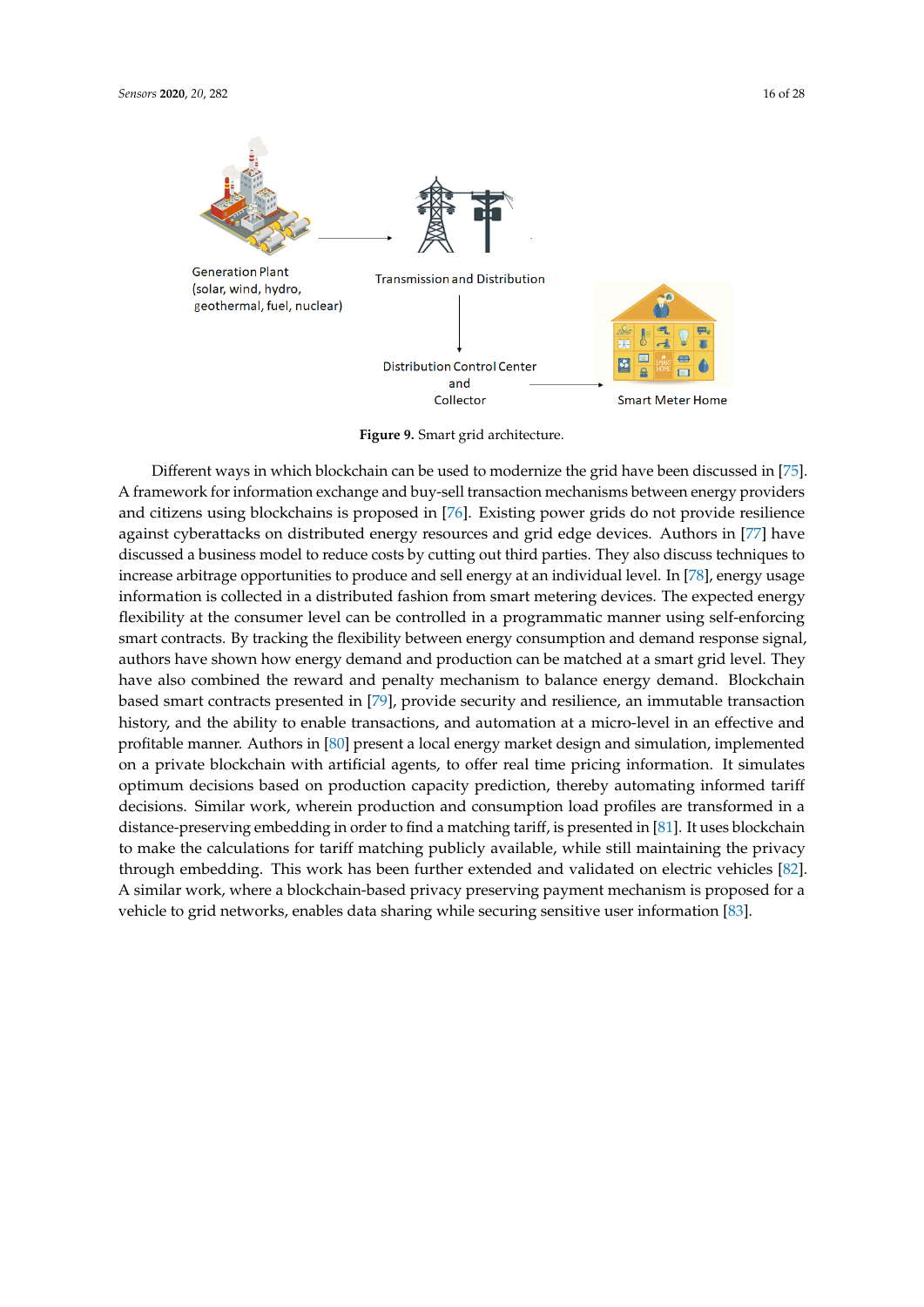<span id="page-16-1"></span>

| <b>Application Domain</b>                                   | <b>Objectives/Use Cases</b>                                                                                  | <b>Future Directions</b>                                                                                  |
|-------------------------------------------------------------|--------------------------------------------------------------------------------------------------------------|-----------------------------------------------------------------------------------------------------------|
| Modernize Grid [75]                                         | Industry flow, asset management,<br>identity management, and smart<br>contracts                              | The system should be less centralized                                                                     |
| Smart energy grid [76]                                      | Buy/sell energy between energy<br>providers and private citizens                                             | Citizens in the rural areas should be<br>taken into account                                               |
| Smart grid resilience [77]                                  | Record real time loads and smart<br>contracts execute customers distributed<br>generated sales and purchases | Simulate applications in a realistic<br>environment                                                       |
| Decentralized management of<br>demand response [78]         | Consensus based validation for<br>matching energy demand and<br>production                                   | Implementation of multi-stakeholder<br>markets                                                            |
| Blockchain based smart<br>contracts [79]                    | Decreased payout times, reduced need<br>for intermediaries                                                   | Microgrids will increase the resilience of<br>the energy systems                                          |
| Privacy Preserving smart grid<br>tariff decisions [81]      | Ensures transparency, verifiability, and<br>reliability                                                      | Implementation in solidity                                                                                |
| Electric vehicle charging [82]                              | Determine the cheapest charging station<br>within a region                                                   | Scalability issue on large number of<br>electric vehicles and handling the<br>payment phase               |
| Payment mechanism for vehicle<br>to grid networks [83]      | Data sharing and privacy protection in<br>vehicle to grid networks                                           | Diverse privacy demands, pricing policy                                                                   |
| Crypto-trading energy<br>market [84]                        | Robo-advisor to optimize the energy<br>trading                                                               | Energy consumers to digitally connect to<br>smart grid systems                                            |
| Smart city through IoT [85]                                 | Decentralized storage to record all<br>transaction data                                                      | Replication in multiple cities                                                                            |
| Efficient Aggregation for power<br>grid communications [86] | Increased computational efficiency to<br>preserve users privacy                                              | Reduce the computational overhead<br>caused by authentication, especially<br>during system initialization |
| Grid-monitoring [87]                                        | Prototype that allows user to monitor<br>the electricity and no manipulation from<br>the third party         | Implementation of proposed model                                                                          |

**Table 5.** Use cases, design challenges, and future directions in smart grid systems.

A modular platform-based approach for applying cryptocurrency features to the renewable market has been shown in [\[84\]](#page-26-20). This work also includes a robot which advises users on the best selling strategy. A smart replicable district model which uses new technology to build an efficient energy management system integrated into a platform based on an IoT and blockchain approach is presented in [\[85\]](#page-26-21). A blockchain-based method for power grid communications in smart communities which preserves privacy and manages efficient aggregation is proposed in [\[86\]](#page-27-0). Here, a blockchain based solution is proposed to avoid application usage patterns by analyzing the user's electricity consumption profile. Along similar lines, a sovereign blockchain which provides transparency and provenance is utilized to mitigate the security and privacy concerns on smart grid [\[87\]](#page-27-1). A proof-of-concept for decentralized energy trading system using blockchain technology, multi-signatures, and anonymous encrypted messaging streams, enabling peers to anonymously negotiate energy prices and securely perform trading transactions is presented in [\[88\]](#page-27-2). A control strategy using proportional fairness to create incentives for distributed energy resources to operate at sub-optimal capacity has been described in [\[89\]](#page-27-3). In this scheme, a subset of the network actors decreases their power output and revenue to aid the overall system performance. A historical track record of these transactions is managed using blockchains. Table [5](#page-16-1) presents the use cases, design challenges, and future directions in smart grid domain.

## <span id="page-16-0"></span>**4. Blockchain Limitations and Future Directions**

As demonstrated by the expanse of the scientific research surveyed in this paper, blockchain technology has been gaining rapid popularity in recent years. It has the potential for changing the way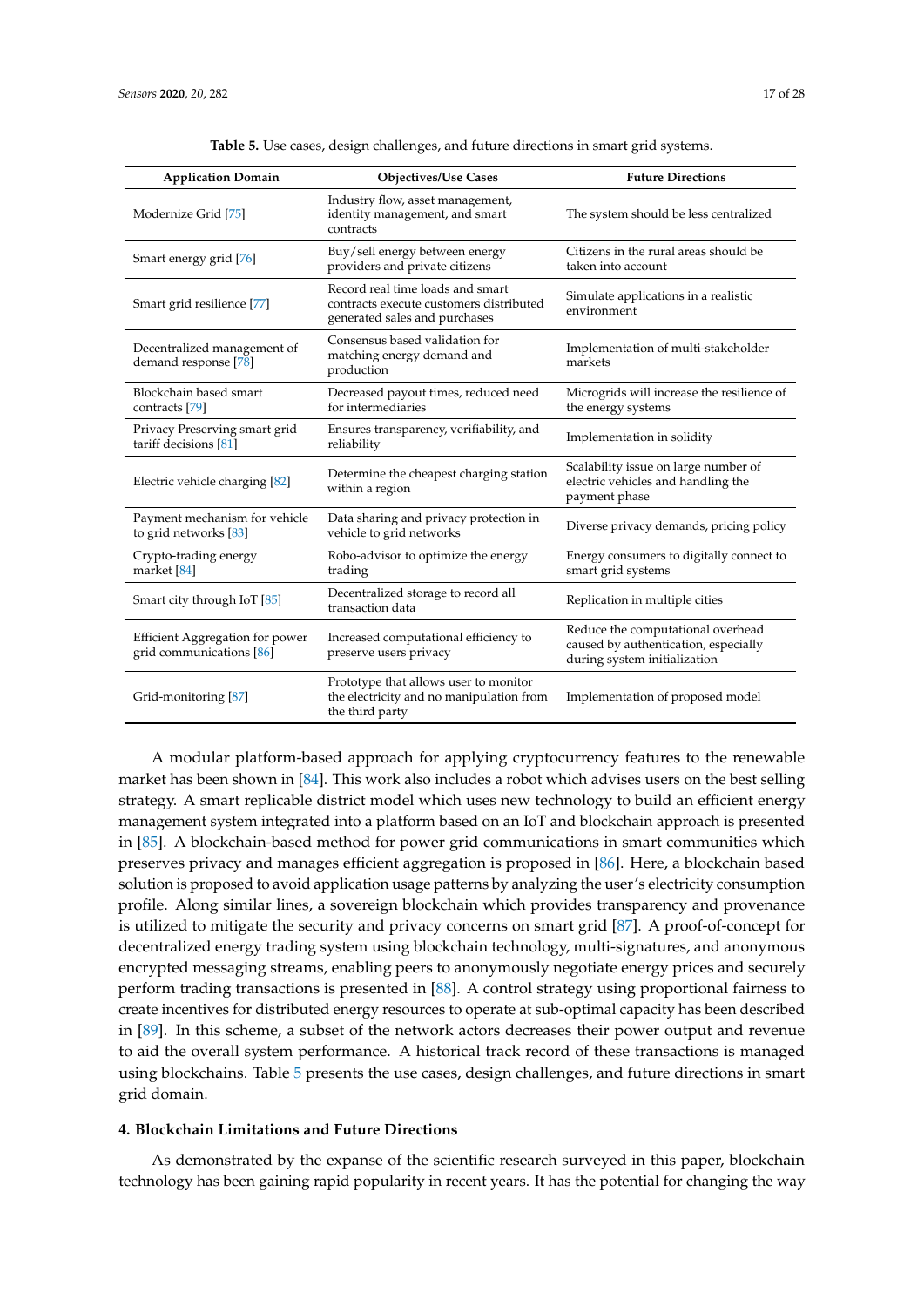in which people work and communicate by laying the foundation for emerging applications using connected devices. However, it has certain limitations, such as:

- It does not scale with the number of connected devices as it is limited by its usage of block size and time needed for hash calculations.
- In some cases, it mandates the need for transaction fees or some other reward mechanism for miners.
- While it is not as centralized as the concept of a single bank, it is still dependent on a handful of big entities, such as miners.
- The computational and storage requirements of the blockchain participants are extensive since they have to store the entire ledger, and they participate in the transaction verification process as endorsers, or miners.

These limitations make blockchain not ideal technology for very a large IoT system of connected devices. Due to this, in 2017, tangle was presented as a technology for transaction validation and security for the Internet of Things (IoT)-related applications [\[90\]](#page-27-4). It is better suited to meet IoT requirements, such as low resource consumption, widespread interoperability, billions of nano-transactions, and data integrity, as it is faster, energy and resource-efficient, and quantum-proof. Tangle is a progressive transactional system and information exchange layer, designed for securing applications around the IoT. It is based on a directed acyclic graph called tangle, which is a typical data structure technique. It is designed to overcome some of the inefficiencies of blockchain. In the tangle network, each transaction needs to validate two previous transactions by conducting a PoW. The underlying theory is that the network will scale faster as more transactions are being validated in parallel. Tangle has properties of scalability, resource optimization, data transfer security, and quantum readiness. As shown in Figure [10,](#page-17-0) in a directed acyclic graph box are the sites (or transactions). The edges represent the link connecting the transactions which validate prior transactions. In order for a new transaction to be considered as a part of the network, the issuer has to verify two unconfirmed transactions, referred to as tips for the tangle. In addition, the new transactions have to perform three basic functions in order to be considered in the network, namely:

- It has to sign its transaction to authenticate itself in the network.
- It has to randomly select two, non-conflicting, transactions to validate.
- It has to do work to validate these selected transactions, which is similar to PoW in blockchain.

<span id="page-17-0"></span>There are typically two kinds of weights in tangle: direct weight and cumulative weight.



**Figure 10.** A snapshot of tangle with direct and cumulative weight of the sites. The boxes represent transactions; the small number in the corners of each box denotes own weight, and the bold number on top denotes the cumulative weight.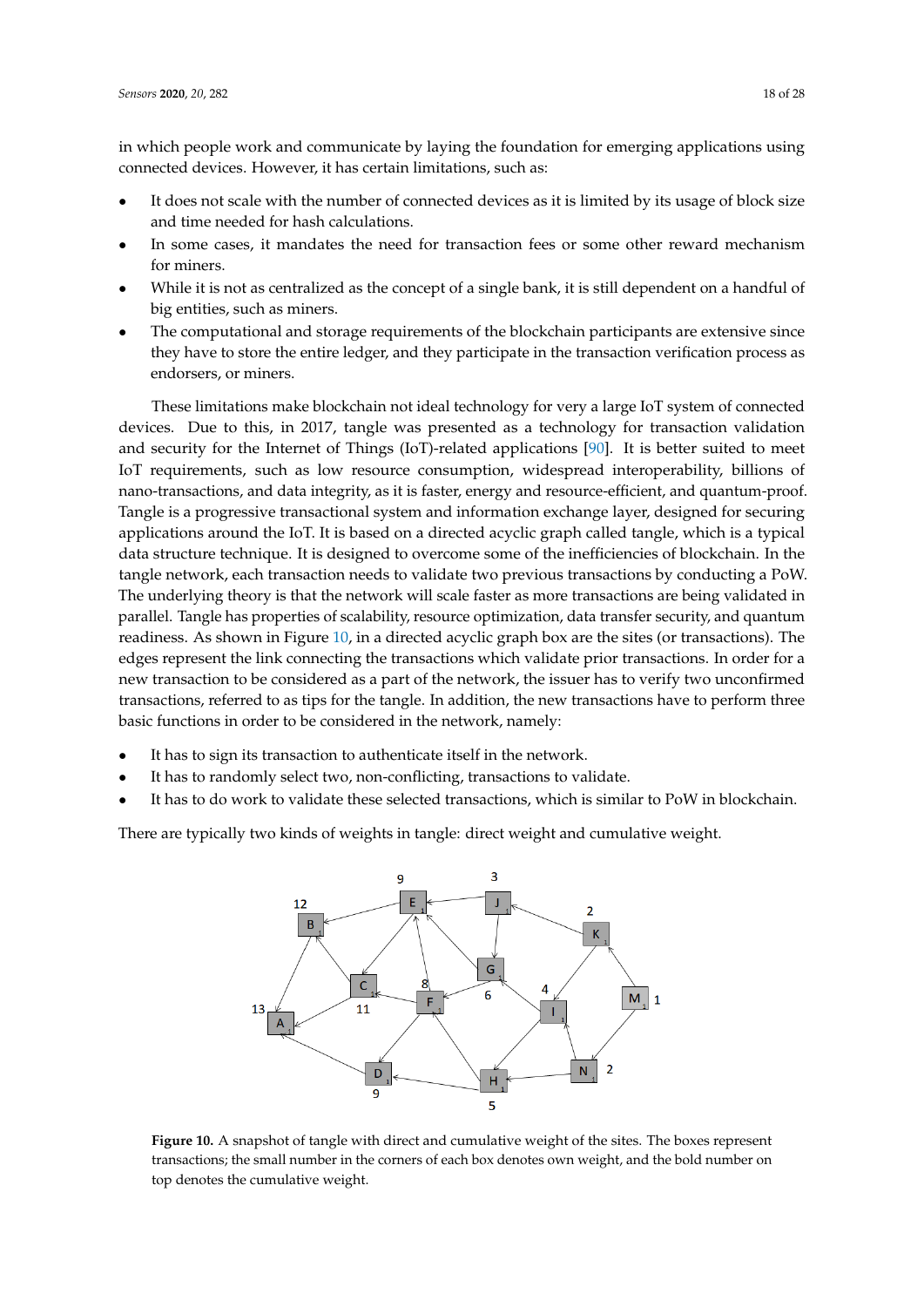The direct weight of a node is generally expressed as 3 raised to a power of any real number. On the other hand, cumulative weight is obtained by adding the direct weight of all the sites which has directly or indirectly verified the previous site. Figure [11](#page-18-0) shows weight assignments before and after a newly issued transaction, *X*. The first part is the snapshot of tangle at a particular time instant. *X* when issues a transaction, selects two non-conflicting transactions using Markov Chain Monte Carlo technique [\[91,](#page-27-5)[92\]](#page-27-6). For instance, if it selects transaction *A* and *C*, the cumulative weight of all the nodes is updated by 3. This is because it directly or indirectly affects the overall network structure.

<span id="page-18-0"></span>

**Figure 11.** Weight assignments before and after a newly-issued transaction, X.

Tangle is being presented as a third generation cryptocurrency that does not have the overhead of transaction validation but is nevertheless secure. Table [6](#page-19-1) compares blockchain with tangle.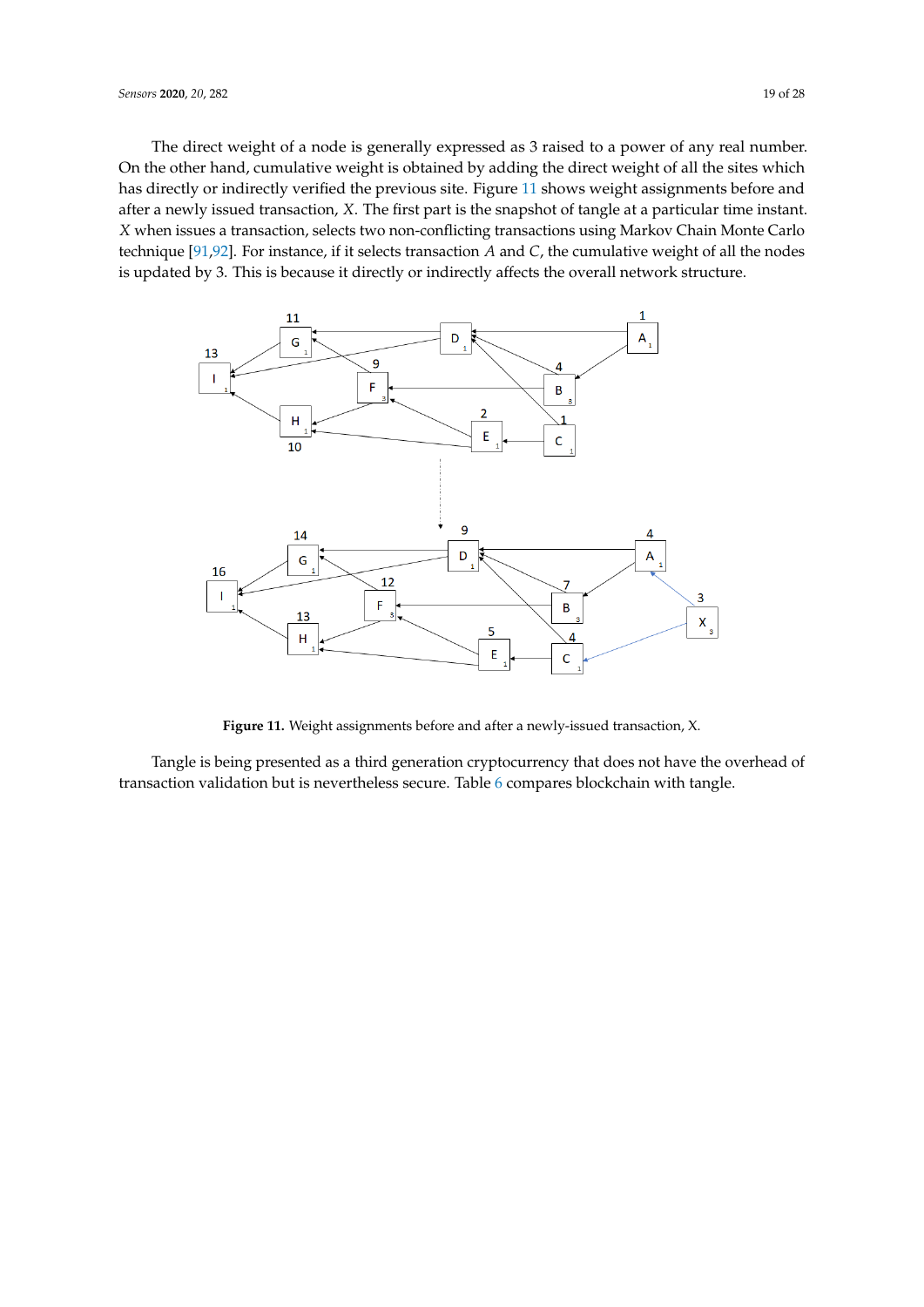<span id="page-19-1"></span>

| Blockchain                                                                                                                                                                                          | Tangle                                                                                                                                                                                                                                        |
|-----------------------------------------------------------------------------------------------------------------------------------------------------------------------------------------------------|-----------------------------------------------------------------------------------------------------------------------------------------------------------------------------------------------------------------------------------------------|
| Blockchain is comprised of a series of nodes, or blocks of<br>transactions, each one appended to the previous one in a<br>long regularly-developing chain. It can loop back in<br>circular fashion. | Tangle is comprised of a group of data nodes that only<br>flow in a single direction. It can never loop back.                                                                                                                                 |
| Decentralized with semi-distributed ownership.                                                                                                                                                      | Decentralized with truly distributed ownership.                                                                                                                                                                                               |
| Blockchain boasts a significant level of security, due to its<br>block-formation process, which includes the solution of a<br>mathematical problem and verification through group<br>consensus.     | Tangle only requires that a device validate and approve<br>two previous transactions before it can finish one of its<br>own and accordingly create a data node. This less-robust<br>procedure renders the tangle less secure than blockchain. |
| Transaction speed declines as the network increases in<br>size as more transactions compete for limited block<br>spaces. This makes blockchain consume high<br>computational power.                 | Tangle scalability increases as the number of users<br>increases, which makes it lightweight; in turn, it requires<br>low computation power.                                                                                                  |
| High power leads to high energy requirements.                                                                                                                                                       | Low power consumption leads to less energy<br>requirements.                                                                                                                                                                                   |
| Blockchain takes approximately 10 minutes to confirm a<br>transaction, which makes it not scalable.                                                                                                 | Since it has low overhead PoW, it is faster, which makes<br>it more scalable in comparison to blockchain.                                                                                                                                     |
| Miners take transaction fees.                                                                                                                                                                       | Since there is no concept of miners, there are no<br>transaction fees associated.                                                                                                                                                             |
| Not quantum resistant because it uses elliptic curve<br>signature scheme.                                                                                                                           | Quantum computing protection because it uses hash<br>based signatures.                                                                                                                                                                        |

**Table 6.** Blockchain and Tangle comparison.

Tangle is more decentralized than blockchain. Blockchain will probably connect multiple IoT devices to one gateway and then the gateway would be a participant in the blockchain network; we can call this a clustered or a semi-decentralized approach. It promotes the concept that the lightweight IoT device can be a participant in the tangle network directly.

## <span id="page-19-0"></span>**5. Does Your Application Benefit from Blockchain?**

The requirements of many applications are adequately met by traditional relational databases; and as such these applications do not benefit by using a decentralized database, such as blockchain or IOTA. Since there are significant cost and performance trade-offs while using a decentralized database, it is critical that a decision support system (DSS) is used to make this decision. In this section, we present a mathematical model for such a DSS. While it is generally considered that all models are wrong but some are useful, as presented by G.E. Pelham Box in [\[93\]](#page-27-7), we hope that the model presented in this paper serves as an useful tool to aid in decision making. The mathematical model is defined using the following equation:

<span id="page-19-2"></span>
$$
s = \frac{\sum_{i=1}^{N} a_i w_i}{N},\tag{1}
$$

where

- *s* is the overall score,
- *w*<sub>*i*</sub> is the weight for the metric under consideration,  $0.0 \le w \le 1.0$ ,
- *N* is the number of metrics under consideration,  $N > 1$ , and
- *a<sub>i</sub>* is the scaling factor for the metric under consideration,  $0.0 \le a \le 1.0$ .

Users can analyze the output of this model, the overall score *s*, using the cost-benefit analysis principles [\[94\]](#page-27-8) and determine if a particular application can benefit from a decentralized database. The value of the scaling factor *a* is generally a complex function of the specific metric *m* being considered. There are two generally-established techniques in which the value of *a* may be determined. The first approach is to perform a complex mathematical analysis of the benefits associated with using the decentralized database for a particular application. A second approach is experiential in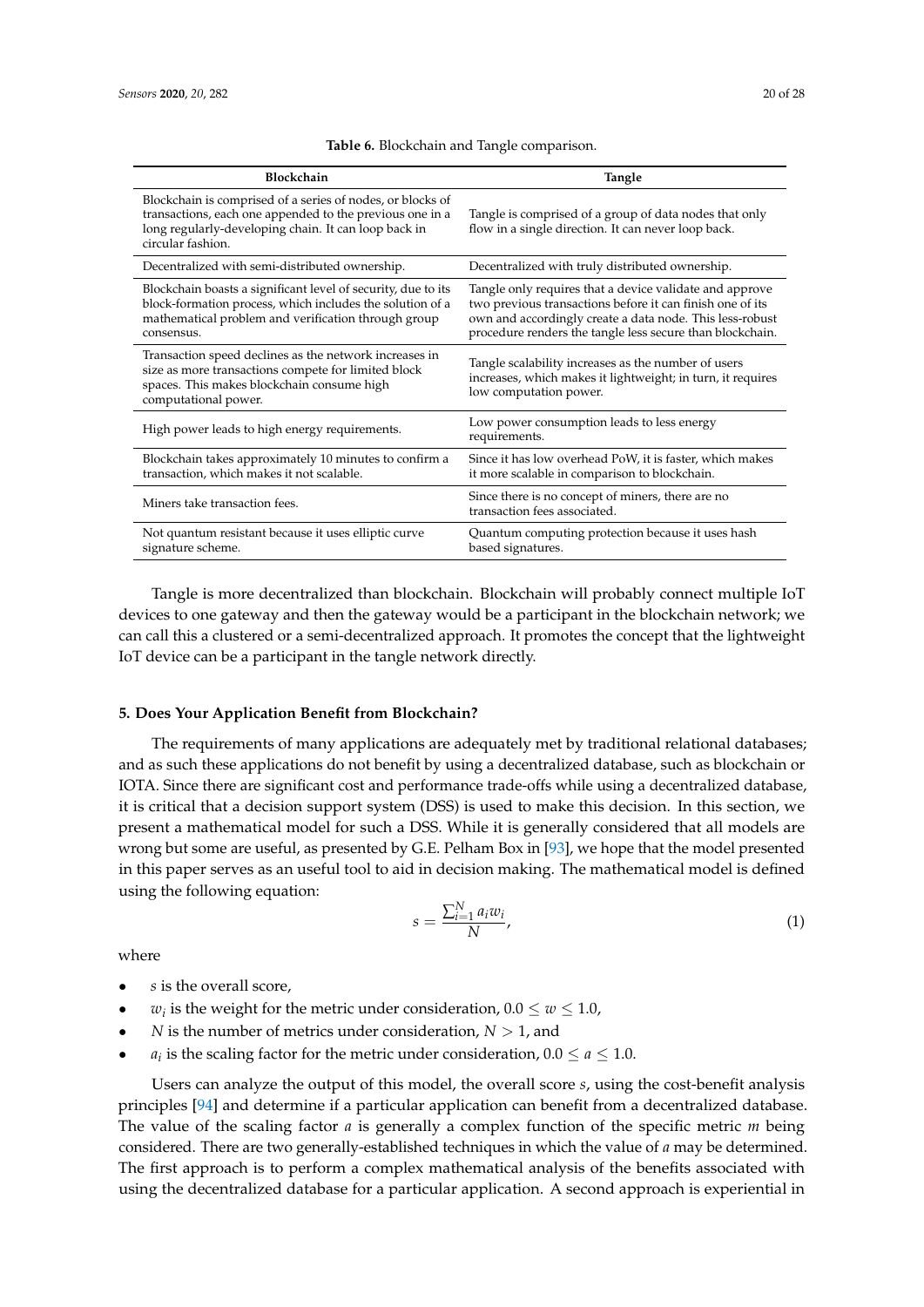nature and uses a semi-structured survey-based approach to gather participant inputs on the topic. The objective of such a survey is to collect the respondent's views on the importance of a metric for their application. A semi-structured approach to gather participant's feedback on a particular topic has been described in [\[95\]](#page-27-9). Such an approach has been used to gather participant feedback in the evaluation of novel stroke rehabilitation technologies in [\[95\]](#page-27-9). Likewise, this approach has been used in a European Union (EU) report on coordinated risk assessment of cybersecurity in 5G networks, published by the NIS Cooperation Group [\[96\]](#page-27-10). In this report, participants from member states submitted their input on national risk assessments based on a questionnaire, based on the results of their national 5G cybersecurity risk assessments. The participant list included cybersecurity and telecommunication authorities, security, and intelligence services. The information provided by the member states allowed the collection of information on main assets, threats and vulnerabilities related to 5G infrastructure and main risk scenarios, describing potential ways in which threat actors could exploit a certain vulnerability of an asset in order to impact government objectives.

In this paper, using a similar approach, we created a questionnaire which assesses the applicability of a decentralized database for a particular application, based on a set of five metrics as described below:

- *Multiple Writers*: This metric considers the probability whether there will be multiple writers to the database. The participants were asked "What is the likelihood (probability) that the records in the database be entered by multiple writers? 0 implies it is highly unlikely, 1 implies it is highly likely?".
- *Rogue Untrustworthy Actor*s: This metric considers the probability whether there will be rogue actors in the database who can disrupt trust in the system. The participants were asked "What is the likelihood that there can be rogue/untrustworthy actors in the system? 0 implies highly unlikely, 1 implies highly likely?".
- *Scalability*: This metric considers the need for scalability in the system and how the database architecture can adapt to an increased number of nodes in the system, without incurring additional overhead, cost, or bandwidth constraints. The participants were asked "What is the likelihood that the system needs to be scalable? 0 implies highly unlikely, 1 implies highly likely?".
- *Historical Transaction Ledger*: This metric considers the need for maintaining a historical ledger of transactions. Such a historical ledger could be required for governance and policy requirements and is typically found in banks, insurance companies and other highly regulated industries. The participants were asked "What is the likelihood that the database needs to keep a historical ledger of all transactions? 0 implies highly unlikely, 1 implies highly likely?".
- *Security*: This metric considers the level of security needed in the database. While security is paramount for all application, this metric considers the relative importance of security for one application over the other. The participants were asked "How critical is it to maintain security in the system? Enter a number between 0 to 1, 0 indicates not critical, 1 indicates most critical" The format of this question is different from the first four, but we have kept the score range consistent to fit the model.

We conducted a survey where participants were asked to evaluate the applicability of distributed database for two applications, namely a university database that maintains students grades, henceforth referred to as A1, and a database that maintains basic safety messages between connected vehicles, henceforth referred to as A2. We chose these two applications for the following reasons:

- They represent applications that are practical and well-understood for the survey participants.
- They represent applications where security is a strong requirement.
- While application A1 represents lower end of the complexity spectrum, application A2 represents upper end of the complexity spectrum.

Students answered the above questions by giving a score between 0 and 1, as described above. It is important to note that the questions were presented such that the participants understood that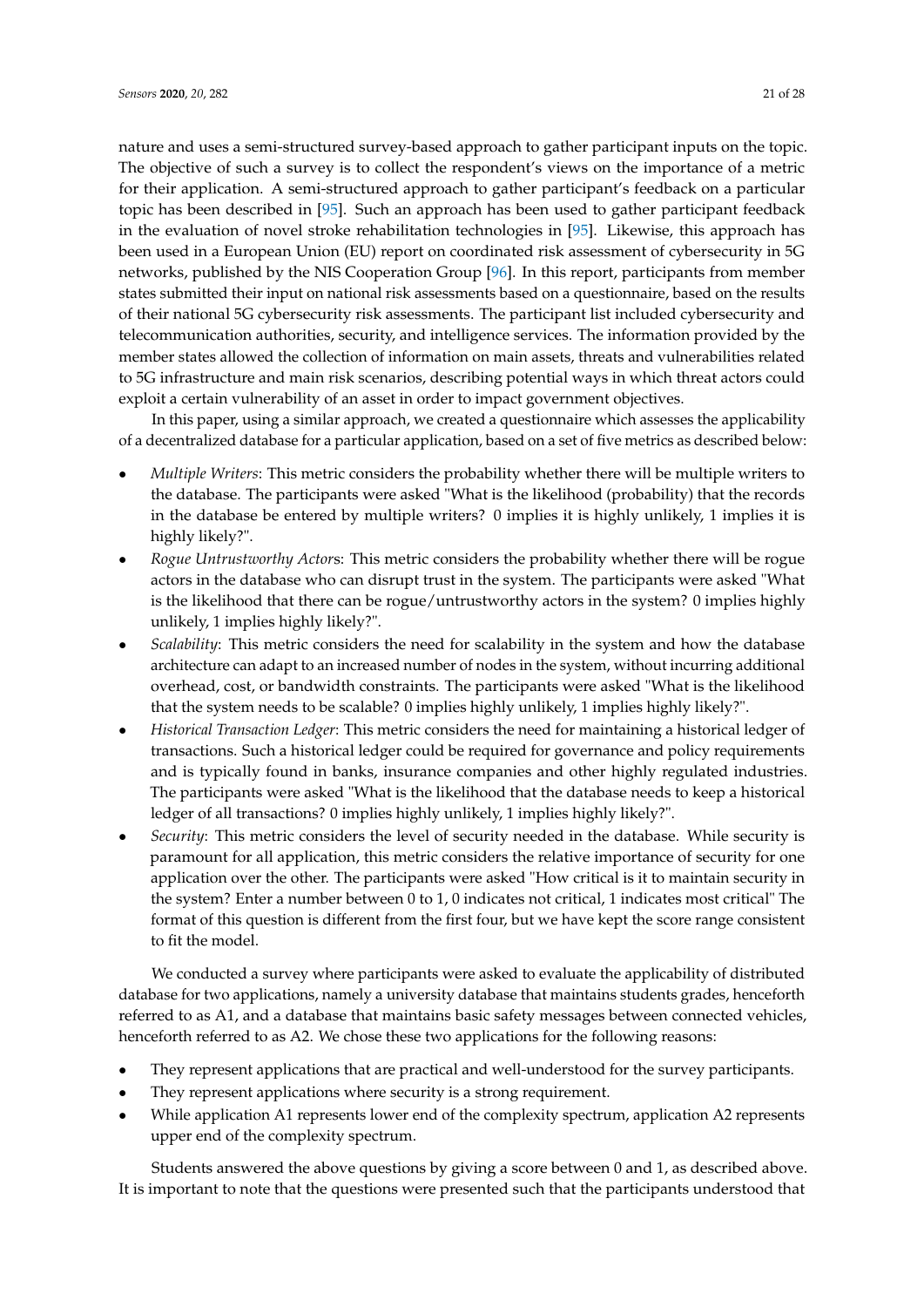they are comparing applications A1 and A2 for the decentralized database only. The survey was undertaken by 105 participants, who were database science practitioners enrolled in the Master of Science in Business Analytics (MSBA) course at the University of Texas at Austin [\[97\]](#page-27-11). Participants had a working knowledge of relational databases (such as SQL), big data processing using Hadoop and Spark, and decentralized techniques, such as blockchain and tangle.

Figure [12](#page-21-0) shows the average and standard deviation of the participant scores for each of the five questions for both the applications A1 and A2. Assuming that the weight for all the metrics is 1.0, if we plug the above values in Equation [\(1\)](#page-19-2), we get the overall score of 0.80 for the university database application, versus an overall score of 0.81 for the connected vehicle database. Using this framework, we can determine that a distributed ledger based decentralized database technique is equally well-suited for both the databases that maintain basic safety messages in a connected vehicle versus a university database of student scores. Table [7](#page-21-1) compares A1 with A2 on various metrics.

<span id="page-21-0"></span>

<span id="page-21-1"></span>**Figure 12.** Average and standard deviation plot. Participant's score for the five questions for applications A1 and A2.

| Metric                               | $\mathbf{A}$ 1 | A2   |
|--------------------------------------|----------------|------|
| <b>Multiple Writers</b>              | 0.75           | 0.63 |
| Rogue Untrustworthy Actors           | 0.83           | 0.87 |
| Scalability                          | 0.69           | 0.88 |
| <b>Historical Transaction Ledger</b> | 0.73           | 0.81 |
| Security                             | 0.84           | 0.87 |

**Table 7.** Metric comparison for A1 and A2.

While the mathematical model described above provides a simple numerical output for decision making, in some situations, a radar plot is a powerful visual tool that can be used to compare the applicability of decentralized database for different applications, such as the university database (A1) and connected vehicle database (A2), in this case. A radar plot is particularly useful in situations where there are large numbers of independent variables, possibly with different measurement scales. This approach is particularly used in areas where researchers wish to illustrate the degree of multiple-group consensus or group differences on multiple variables in a single graphical display. Radar plots have been used in number of applications, such as multivariate healthcare data [\[98\]](#page-27-12), multivariate data analysis [\[99\]](#page-27-13), and nondestructive quality evaluation of manufacturing processes [\[100\]](#page-27-14). Using wheel taxonomy, a spoke is one of the many rods radiating from the center of a wheel, connecting the hub with the round traction surface. A radar plot consists of a sequence of such equal angle spokes, with each spoke representing one of the variables. The data length of a spoke is proportional to the magnitude of the variable for the data point relative to the maximum magnitude of the variable across all data points. A line is drawn connecting the data values for each spoke. This gives the plot a star-like appearance. A radar chart is a useful visual tool to determine which observations are most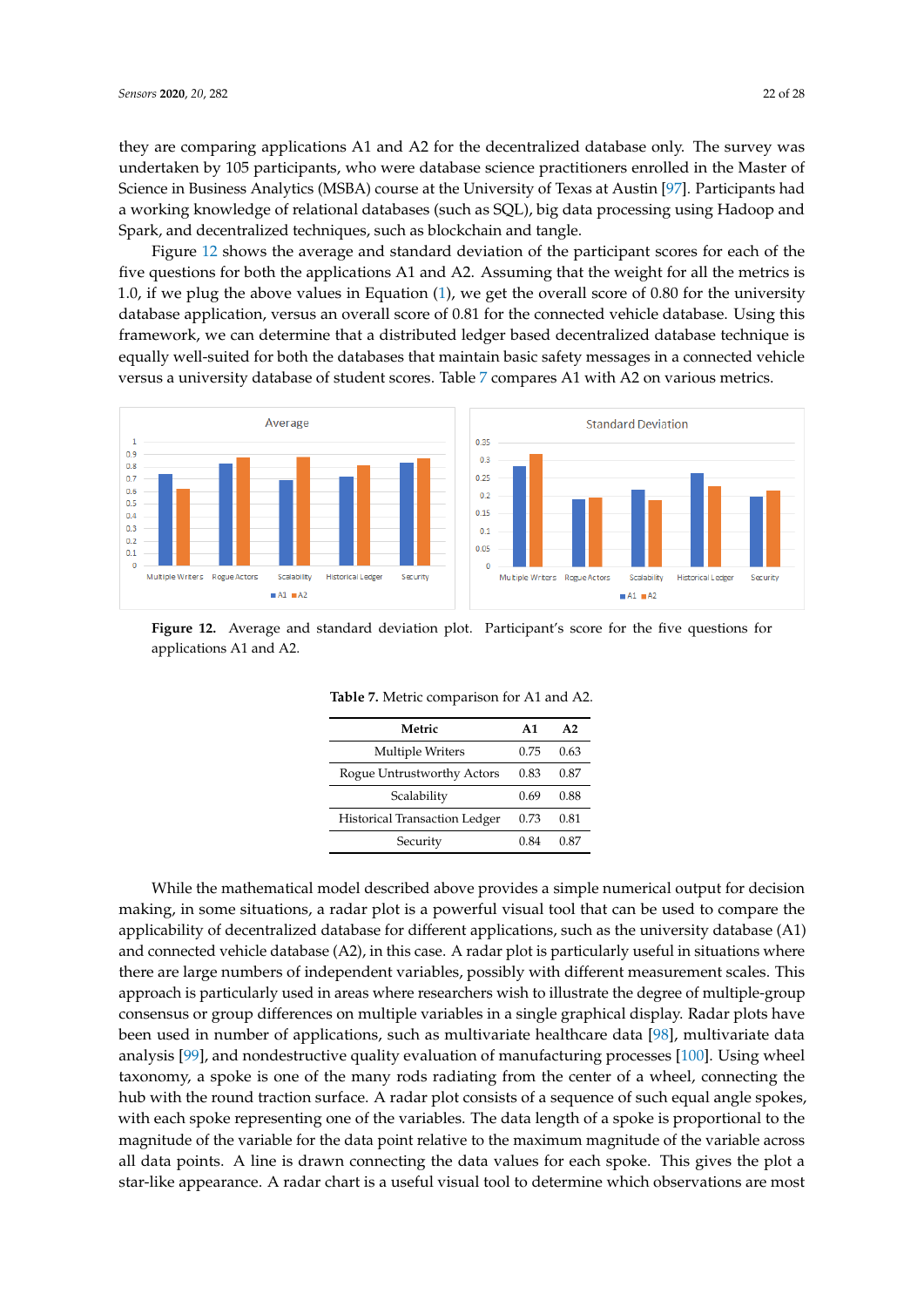similar, i.e., identify if there are clusters of observations and identify if there are outliers. It also allows us to explore hybrid mechanisms for database design, which combines the strengths of relational and distributed databases. Figure [13](#page-22-1) shows a radar plot of the average value of the survey score for the two applications we considered above. The spokes in this radar plot represent the five metrics

<span id="page-22-1"></span>chosen as part of the survey questionnaire. While the area under the curve is almost equal for both the applications, the radar plot clearly shows that the decentralized database approach has a higher score (hence, better applicability) for the connected vehicle database for the metrics of scalability and maintaining historical transactions.



**Figure 13.** Radar plot: A visual tool for comparing the effectiveness of using a decentralized database for two different applications A1 and A2. A1 is the University Database, and A2 is the Connected Vehicle database.

#### <span id="page-22-0"></span>**6. Conclusions**

This paper provides a holistic survey of various CPS where decentralized database techniques, such as blockchain or tangle, are used. CPS are systems that control and monitor the physical world around us. Blockchain and their inherent combination of consensus algorithms, distributed data storage, and secure protocols can be utilized to build robustness and reliability in these systems. This paper describes how applications, such as a smart grid, autonomous vehicles, and IoT devices, have benefited by distributing the role of information validation across the network peers, thereby eliminating the risks associated with a centralized architecture. This paper surveys advancements, use cases, design challenges, and future directions in blockchain research across the healthcare, smart grid, autonomous vehicle, and industrial production process applications and demonstrates how these applications have benefited from this technology. This paper describes blockchain technology, which is a shared database that grows only by appending new data, authenticates users with strong cryptography, and leverages economic incentives to encourage mistrustful strangers to manage and secure updates. This survey paper presents the advantages and disadvantages of this revolutionary technology. This paper also describes a mathematical model that can be used as an aid to determine if a particular application can benefit from this technology. The model was tested on two applications, namely the connected vehicles database and university database. The study concludes that the decentralized database is valuable for both of the applications. For future work, we plan to conduct similar study on other applications, such as smart grids, healthcare, and IoT devices.

**Author Contributions:** H.R. proposed the main conceptual idea and did the overall write-up of the survey. A.M. helped with the structure and the overall editing of the paper. M.G. helped with the structure and the overall editing of the paper. All authors have read and agreed to the published version of the manuscript.

**Funding:** This work was made possible by Qatar University Grant QUHI-CENG-19/20-1. The findings achieved herein are solely the responsibility of the authors.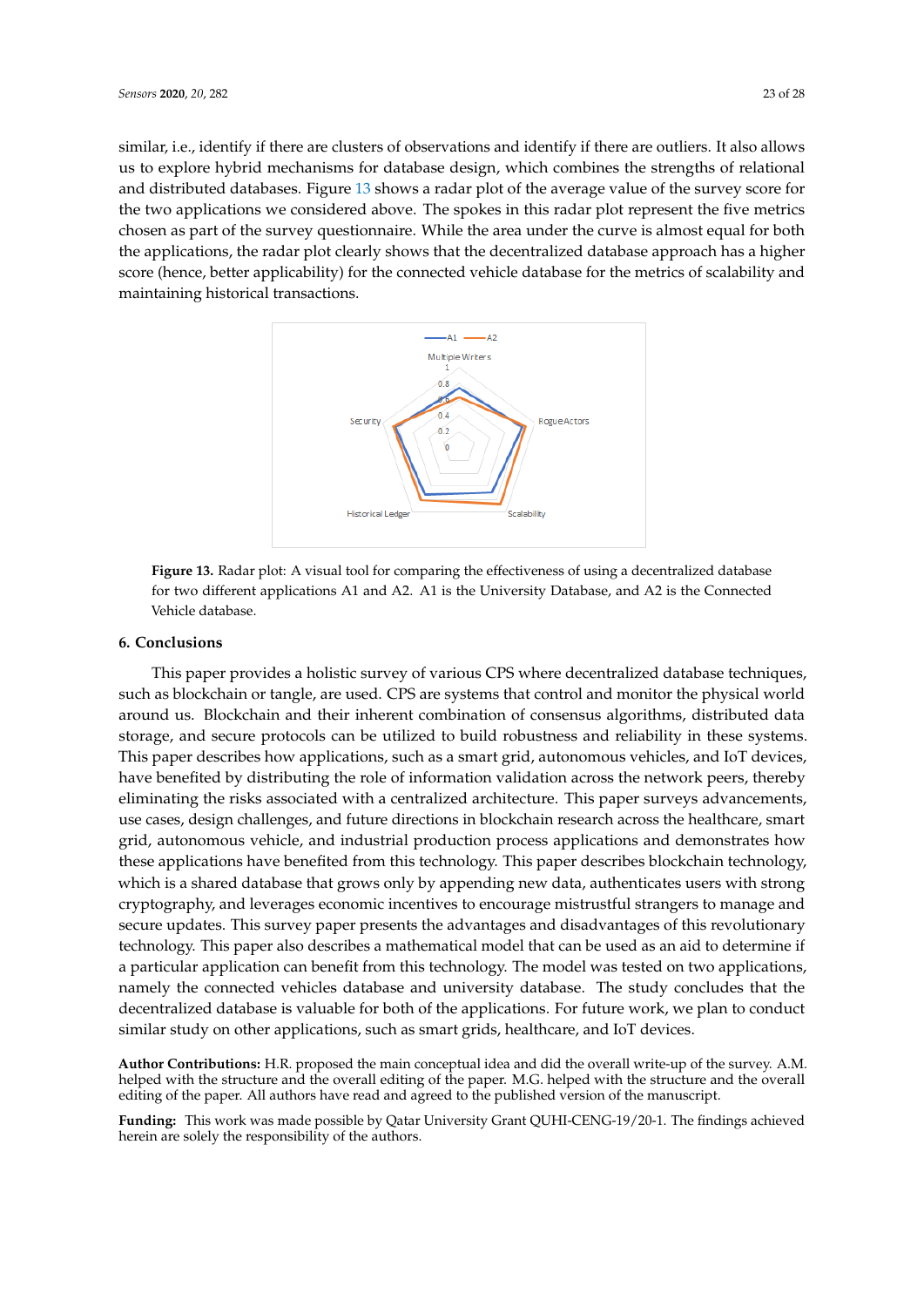**Acknowledgments:** The authors would like to thank Abhay Samant, University of Texas, Austin, USA for his valuable feedback and collection of data for the study conducted in this paper.

**Conflicts of Interest:** The authors declare no conflict of interest.

## **References**

- <span id="page-23-0"></span>1. National Institute of Standards and Technology. Available online: https://www.nist.gov/el/ cyber-physical-systems (accessed on 21 February 2019).
- <span id="page-23-1"></span>2. Markham, J.W. *A Financial History of the United States: From Enron-era Scandals to the Subprime Crisis (2004–2006); From the Subprime Crisis to the Great Recession (2006–2009)*; Routledge: Abingdon, UK, 2015.
- <span id="page-23-2"></span>3. Smith, K.T.; Smith, M.; Smith, J.L. Case studies of cybercrime and its impact on marketing activity and shareholder value. *Acad. Mark. Stud. J.* **2011**, *15*, 67.
- <span id="page-23-3"></span>4. Gressin, S. *The Equifax data breach: What to Do*; Federal Trade Commission: Washington, DC, USA, 2017.
- <span id="page-23-4"></span>5. Brewer, R. Ransomware attacks: Detection, prevention and cure. *Netw. Secur.* **2016**, *2016*, 5–9.
- <span id="page-23-5"></span>6. Evans, D. The Internet of Things How the Next Evolution of the Internet Is Changing Everything. Cisco White Paper 2011. Available online: [http://www.cisco.com/web/about/ac79/docs/innov/IoT\\_IBSG\\_](http://www.cisco.com/web/about/ac79/docs/innov/IoT_IBSG_0411FINAL.pdf) [0411FINAL.pdf](http://www.cisco.com/web/about/ac79/docs/innov/IoT_IBSG_0411FINAL.pdf) (accessed on 1 January 2020).
- <span id="page-23-6"></span>7. Haber, S.; Stornetta, W.S. How to time-stamp a digital document. In *Conference on the Theory and Application of Cryptography*; Springer: Berlin/Heidelberg, Germany, 1990, pp. 437–455.
- <span id="page-23-7"></span>8. Nakamoto, S. *Bitcoin: A Peer-to-Peer Electronic Cash System*; ResearchGate: Berlin, Germany, 2008.
- <span id="page-23-8"></span>9. Wood, G. Ethereum: A secure decentralised generalised transaction ledger. *Ethereum Proj. Yellow Pap.* **2014**, *151*, 1–32.
- <span id="page-23-9"></span>10. Coron, J.S.; Dodis, Y.; Malinaud, C.; Puniya, P. Merkle-Damgård revisited: How to construct a hash function. In *Annual International Cryptology Conference*; Springer: Berlin/Heidelberg, Germany, 2005; pp. 430–448.
- <span id="page-23-10"></span>11. Ghafarian, A.; Seno, S.A.H. Exploring Digital Forensics Tools in Backtrack 5.0 r3. In Proceedings of the International Conference on Security and Management (SAM), Las Vegas, NV, USA, 21–24 July 2014.
- <span id="page-23-11"></span>12. Goranović, A.; Meisel, M.; Fotiadis, L.; Wilker, S.; Treytl, A.; Sauter, T. Blockchain applications in microgrids an overview of current projects and concepts. In Proceedings of the IECON 2017-43rd Annual Conference of the IEEE Industrial Electronics Society, Beijing, China, 29 October–1 November 2017; pp. 6153–6158.
- <span id="page-23-12"></span>13. Hankerson, D.; Menezes, A.J.; Vanstone, S. *Guide to Elliptic Curve Cryptography*; Springer Science and Business Media: Berlin/Heidelberg, Germany, 2006.
- <span id="page-23-13"></span>14. Mayer, H. Ecdsa security in bitcoin and ethereum: A Research Survey. 2016. [http://blog.coinfabrik.com/]( http://blog.coinfabrik.com/wp-content/uploads/2016/06/ECDSA-Security- inBitcoin-and-Ethereum-a-Research-Survey.pdf) [wp-content/uploads/2016/06/ECDSA-Security-inBitcoin-and-Ethereum-a-Research-Survey.pdf]( http://blog.coinfabrik.com/wp-content/uploads/2016/06/ECDSA-Security- inBitcoin-and-Ethereum-a-Research-Survey.pdf) (accessed on 1 January 2020).
- <span id="page-23-14"></span>15. Arredondo, A. Blockchain and Certificate Authority Cryptography for an Asynchronous on-Line Public Notary System. Ph.D. Thesis, The University of Texas, Austin, TX, USA, 2018.
- <span id="page-23-15"></span>16. Fernández-Caramés, T.M.; Fraga-Lamas, P. Towards Next Generation Teaching, Learning, and Context-Aware Applications for Higher Education: A Review on Blockchain, IoT, Fog and Edge Computing Enabled Smart Campuses and Universities. *Appl. Sci.* **2019**, *9*, 4479.
- <span id="page-23-16"></span>17. Zhang, P.; Walker, M.A.; White, J.; Schmidt, D.C.; Lenz, G. Metrics for assessing blockchain-based healthcare decentralized apps. In Proceedings of the 2017 IEEE 19th International Conference on e-Health Networking, Applications and Services (Healthcom), Dalian, China, 12–15 October 2017; pp. 1–4.
- <span id="page-23-17"></span>18. Hölbl, M.; Kompara, M.; Kamišalić, A.; Nemec Zlatolas, L. A systematic review of the use of blockchain in healthcare. *Symmetry* **2018**, *10*, 470.
- <span id="page-23-18"></span>19. HIMSS. What Is Interoperability? Available online: <https://www.himss.org/what-interoperability> (accessed on 14 November 2019).
- <span id="page-23-19"></span>20. Gökalp, E.; Gökalp, M.O.; Çoban, S.; Eren, P.E. Analysing Opportunities and Challenges of Integrated Blockchain Technologies in Healthcare. In *Springer EuroSymposium on Systems Analysis and Design*; Springer: Berlin/Heidelberg, Germany, 2018; pp. 174–183.
- <span id="page-23-20"></span>21. Gordon, W.J.; Catalini, C. Blockchain technology for healthcare: Facilitating the transition to patient-driven interoperability. *Comput. Struct. Biotechnol. J.* **2018**, *16*, 224–230.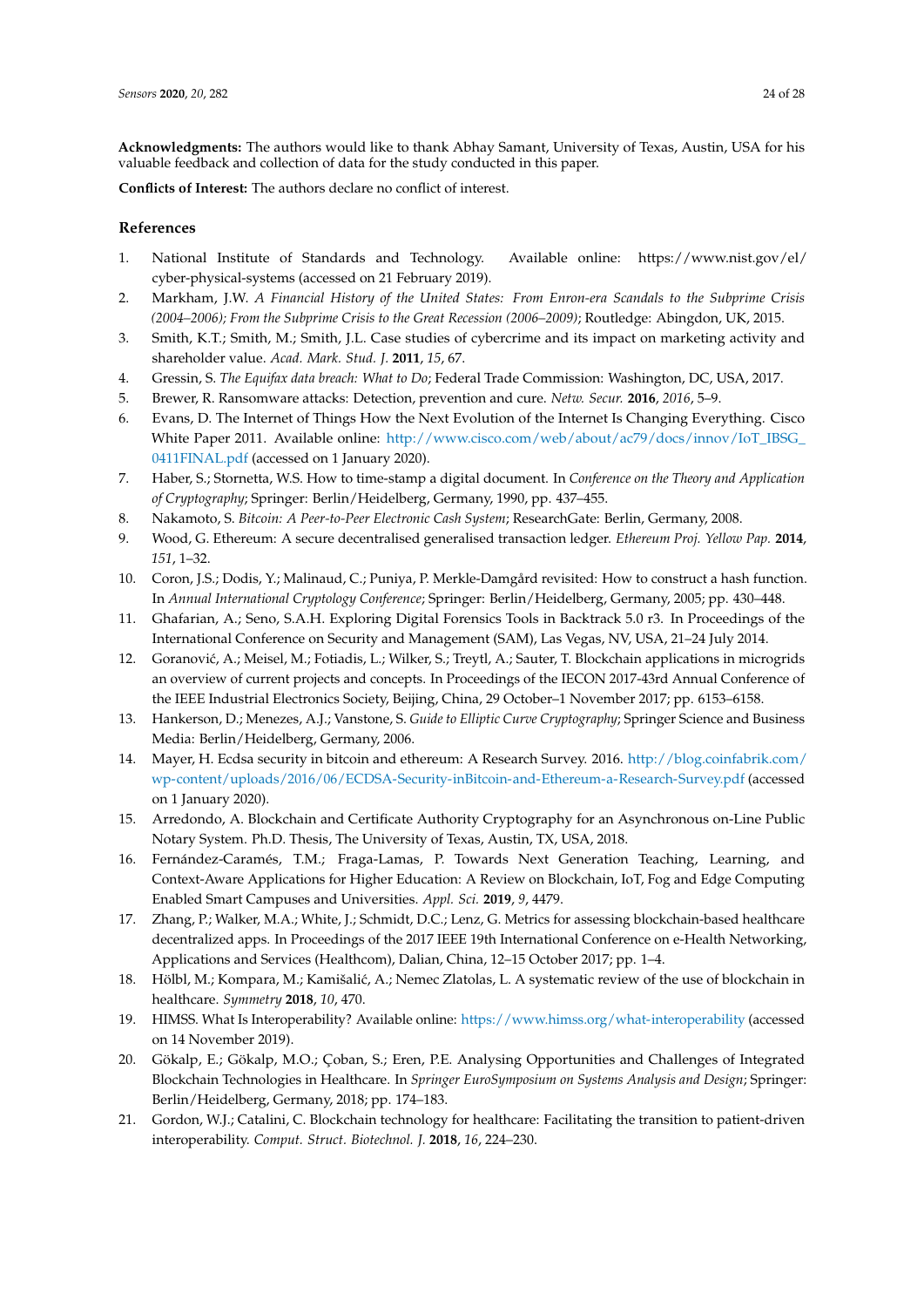- <span id="page-24-0"></span>22. Mettler, M. Blockchain technology in healthcare: The revolution starts here. In Proceedings of the 2016 IEEE 18th International Conference on e-Health Networking, Applications and Services (Healthcom), Munich, Germany, 14–17 September 2016; pp. 1–3.
- <span id="page-24-1"></span>23. Zhang, P.; White, J.; Schmidt, D.C.; Lenz, G. Applying software patterns to address interoperability in blockchain-based healthcare apps. *arXiv* **2017**, arXiv:1706.03700.
- <span id="page-24-2"></span>24. Ekblaw, A.; Azaria, A.; Halamka, J.D.; Lippman, A. A Case Study for Blockchain in Healthcare: "MedRec" prototype for electronic health records and medical research data. In Proceedings of the IEEE Open and Big Data Conference, Washington DC, USA, 5–8 December 2016; Volume 13, p. 13.
- <span id="page-24-3"></span>25. Liang, X.; Zhao, J.; Shetty, S.; Liu, J.; Li, D. Integrating blockchain for data sharing and collaboration in mobile healthcare applications. In Proceedings of the 2017 IEEE 28th Annual International Symposium on Personal, Indoor, and Mobile Radio Communications (PIMRC), Montreal, QC, Canada, 8–13 October 2017; pp. 1–5.
- <span id="page-24-4"></span>26. Esposito, C.; De Santis, A.; Tortora, G.; Chang, H.; Choo, K.K. Blockchain: A panacea for healthcare cloud-based data security and privacy? *IEEE Cloud Comput.* **2018**, *5*, 31–37.
- <span id="page-24-5"></span>27. Jiang, S.; Cao, J.; Wu, H.; Yang, Y.; Ma, M.; He, J. Blochie: A blockchain-based platform for healthcare information exchange. In Proceedings of the 2018 IEEE International Conference on Smart Computing (SMARTCOMP), Sicily, Italy, 18–20 June 2018; pp. 49–56.
- <span id="page-24-6"></span>28. Theodouli, A.; Arakliotis, S.; Moschou, K.; Votis, K.; Tzovaras, D. On the design of a Blockchain-based system to facilitate Healthcare Data Sharing. In Proceedings of the 2018 17th IEEE International Conference On Trust, Security And Privacy in Computing and Communications/12th IEEE International Conference On Big Data Science And Engineering (TrustCom/BigDataSE), New York, NY, USA, 1–3 August 2018; pp. 1374–1379.
- <span id="page-24-7"></span>29. Peterson, K.; Deeduvanu, R.; Kanjamala, P.; Boles, K. A blockchain-based approach to health information exchange networks. In Proceedings of the NIST Workshop Blockchain Healthcare, Los Angeles, CA, USA, 30 August 2019; Volume 1, pp. 1–10.
- <span id="page-24-8"></span>30. Al Omar, A.; Rahman, M.S.; Basu, A.; Kiyomoto, S. Medibchain: A blockchain based privacy preserving platform for healthcare data. In Proceedings of the International Conference on Security, Privacy and Anonymity in Computation, Communication and Storage, Guangzhou, China, 12–15 December 2017; Springer: Berlin/Heidelberg, Germany, pp. 534–543.
- <span id="page-24-9"></span>31. Le Nguyen, T. Blockchain in Healthcare: A New Technology Benefit for Both Patients and Doctors. In Proceedings of the 2018 Portland International Conference on Management of Engineering and Technology (PICMET), Honolulu, HI, USA, 19–23 August 2018; pp. 1–6.
- <span id="page-24-10"></span>32. Wang, S.; Wang, J.; Wang, X.; Qiu, T.; Yuan, Y.; Ouyang, L.; Guo, Y.; Wang, F.Y. Blockchain-powered parallel healthcare systems based on the ACP approach. *IEEE Trans. Comput. Soc. Syst.* **2018**, *28*, 942–950.
- <span id="page-24-11"></span>33. Bhuiyan, M.Z.; Zaman, A.; Wang, T.; Wang, G.; Tao, H.; Hassan, M.M. Blockchain and Big Data to Transform the Healthcare. In Proceedings of the ACM International Conference on Data Processing and Applications, Guangdong, China, 12–14 May 2018; pp. 62–68.
- <span id="page-24-12"></span>34. Rathore, H.; Al-Ali, A.K.; Mohamed, A.; Du, X.; Guizani, M. A Novel Deep Learning Strategy for Classifying Different Attack Patterns for Deep Brain Implants. *IEEE Access* **2019**, *7*, 24154–24164.
- 35. Rathore, H.; Fu, C.; Mohamed, A.; Al-Ali, A.; Du, X.; Guizani, M.; Yu, Z. Multi-layer security scheme for implantable medical devices. In *Neural Computing and Applications*; Springer: Berlin/Heidelberg, Germany, 2018; pp. 1–14.
- <span id="page-24-13"></span>36. Rathore, H.; Mohamed, A.; Al-Ali, A.; Du, X.; Guizani, M. A review of security challenges, attacks and resolutions for wireless medical devices. In Proceedings of the 13th IEEE International Conference on Wireless Communications and Mobile Computing (IWCMC), Valencia, Spain, 26–30 June 2017; pp. 1495–1501.
- <span id="page-24-14"></span>37. Rathore, H.; Wenzel, L.; Al-Ali, A.K.; Mohamed, A.; Du, X.; Guizani, M. Multi-layer perceptron model on chip for secure diabetic treatment. *IEEE Access* **2018**, *6*, 44718–44730.
- 38. Rathore, H.; Al-Ali, A.; Mohamed, A.; Du, X.; Guizani, M. DTW based authentication for wireless medical device security. In Proceedings of the IEEE 14th International Wireless Communications & Mobile Computing Conference (IWCMC), Limassol, Cyprus, 25–29 June 2018; pp. 476–481.
- <span id="page-24-15"></span>39. Rathore, H.; Al-Ali, A.; Mohamed, A.; Du, X.; Guizani, M. DLRT: Deep learning approach for reliable diabetic treatment. In Proceedings of the GLOBECOM IEEE Global Communications Conference, Singapore, 4–8 December 2017; pp. 1–6.
- <span id="page-24-16"></span>40. Medtech. *The U.S. Market for Medical Devices: Opportunities and Challenges for Swiss Companies*; Medtech: Bern, Switzerland, 2017.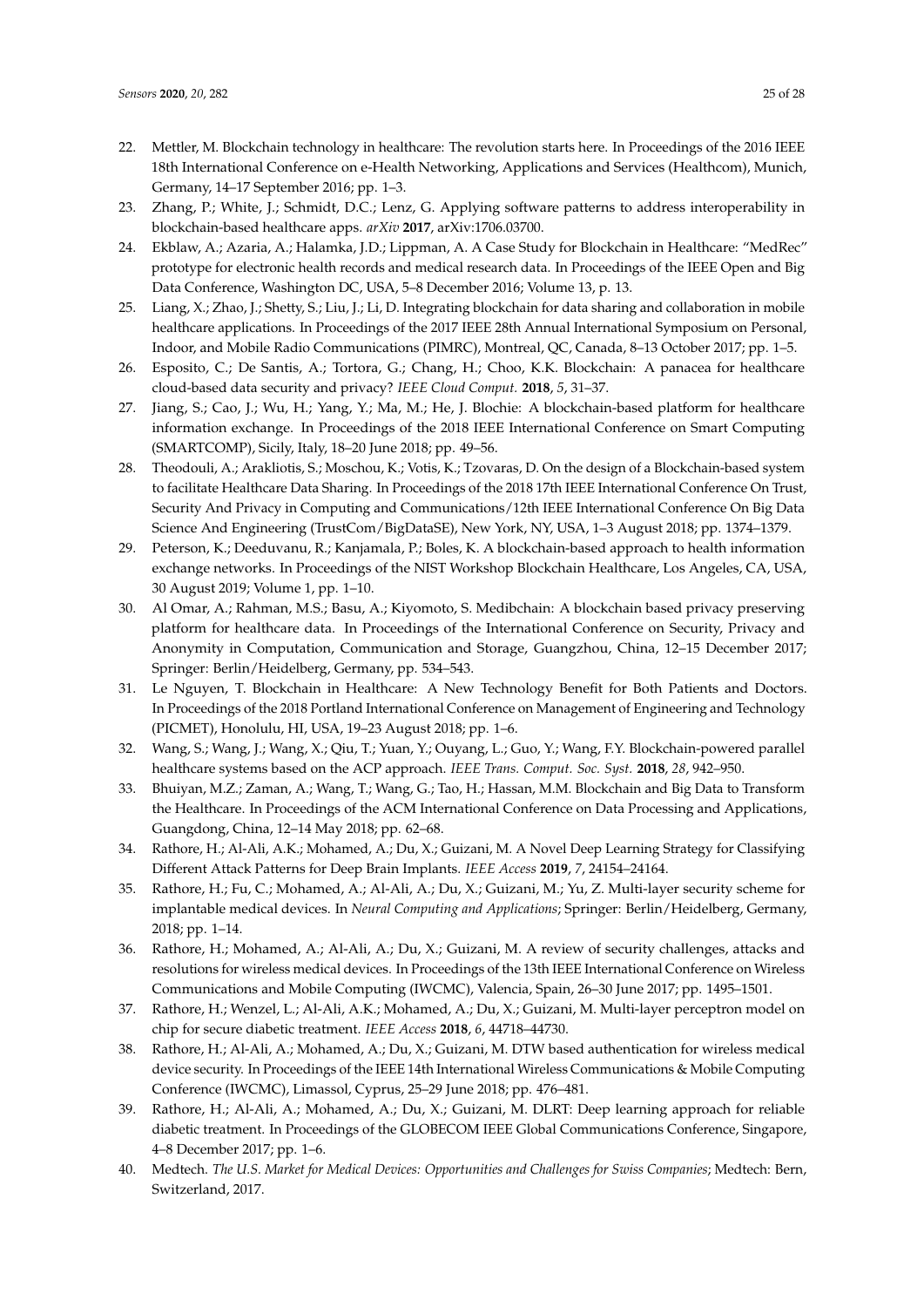- <span id="page-25-0"></span>41. SelectUSA. Medical Technology Spotlight. Available online: [https://www.selectusa.gov/medical](https://www.selectusa.gov/medical-technology-industry-united-states)[technology-industry-united-states](https://www.selectusa.gov/medical-technology-industry-united-states) (accessed on 11 January 2017).
- <span id="page-25-1"></span>42. Karafiloski, E.; Mishev, A. Blockchain solutions for big data challenges: A literature review. In Proceedings of the IEEE EUROCON 2017-17th International Conference on Smart Technologies, Ohrid, Macedonia, 6–8 July 2017; pp. 763–768.
- <span id="page-25-2"></span>43. Xia, Q.I.; Sifah, E.B.; Asamoah, K.O.; Gao, J.; Du, X.; Guizani, M.MeDShare: Trust-less medical data sharing among cloud service providers via blockchain. *IEEE Access* **2017**, *5*, 14757–14767.
- <span id="page-25-3"></span>44. Yue, X.; Wang, H.; Jin, D.; Li, M.; Jiang, W. Healthcare data gateways: Found healthcare intelligence on blockchain with novel privacy risk control. *J. Med Syst.* **2016**, *40*, 218.
- <span id="page-25-4"></span>45. Griggs, K.N.; Ossipova, O.; Kohlios, C.P.; Baccarini, A.N.; Howson, E.A.; Hayajneh, T. Healthcare blockchain system using smart contracts for secure automated remote patient monitoring. *J. Med Syst.* **2018**, *42*, 130.
- <span id="page-25-5"></span>46. Huh, S.; Cho, S.; Kim, S. Managing IoT devices using blockchain platform. In Proceedings of the 19th International Conference on IEEE Advanced Communication Technology (ICACT), PyeongChang, Korea, 19–22 February 2017; pp. 464–467.
- <span id="page-25-6"></span>47. Dorri, A.; Kanhere, S.S.; Jurdak, R.; Gauravaram, P. Blockchain for IoT security and privacy: The case study of a smart home. In Proceedings of the 2017 IEEE International Conference on Pervasive Computing and Communications Workshops (PerCom Workshops), Kona, HI, USA, 13–17 March 2017; pp. 618–623.
- <span id="page-25-7"></span>48. Li, Z.; Kang, J.; Yu, R.; Ye, D.; Deng, Q.; Zhang, Y. Consortium blockchain for secure energy trading in industrial internet of things. *IEEE Trans. Ind. Inform.* **2018**, *14*, 3690–3700.
- <span id="page-25-8"></span>49. Liu, H.; Zhang, Y.; Yang, T. Blockchain-enabled security in electric vehicles cloud and edge computing. *IEEE Netw.* 2018, *32*, 78–83
- <span id="page-25-9"></span>50. Stanciu, A. Blockchain based distributed control system for edge computing. In Proceedings of the IEEE 21st International Conference on Control Systems and Computer Science (CSCS), Bucharest, Romania, 29–31 May 2017; pp. 667–671.
- <span id="page-25-10"></span>51. Lin, C.; He, D.; Huang, X.; Choo, K.K.; Vasilakos, A.V. BSeIn: A blockchain-based secure mutual authentication with fine-grained access control system for industry 4.0. *J. Netw. Comput. Appl.* **2018**, *116*, 42–52.
- <span id="page-25-11"></span>52. Hammi, M.T.; Hammi, B.; Bellot, P.; Serhrouchni, A.Bubbles of Trust: A decentralized blockchain-based authentication system for IoT. *Comput. Secur.* **2018**, *78*, pp. 126–142.
- <span id="page-25-12"></span>53. Novo, O. Blockchain Meets IoT: An Architecture for Scalable Access Management in IoT. *IEEE IOT J.* **2018**, *5*, 1184–1195.
- <span id="page-25-13"></span>54. He, Q.; Xu, Y.; Liu, Z.; He, J.; Sun, Y.; Zhang, R. A privacy-preserving IoT device management scheme based on blockchain, *Int. J. Distrib. Sens. Netw.* **2018**, *14*, 11.
- <span id="page-25-14"></span>55. Ouaddah, A.; Elkalam, A.A.; Ouahman, A.A. Towards a Novel Privacy-Preserving Access Control Model Based on Blockchain Technology in IoT. In *Europe and MENA Cooperation Advances in Information and Communication Technologies*; Springer: Cham, Switzerland, 2017.
- <span id="page-25-15"></span>56. Dorri, A.; Kanhere, S.S.; Jurdak, R. Blockchain in IoT: Challenges and Solutions. *arXiv* **2016**, arXiv:1608.05187.
- <span id="page-25-16"></span>57. Reyna, A.; Martín, C.; Chen, J.; Soler, E.; Díaz, M. On blockchain and its integration with IoT. Challenges and opportunities, *Future Gener. Comput. Syst.* **2018**, *88*, 173–190.
- <span id="page-25-17"></span>58. Yuan, Y.; Wang, F.Y. Towards blockchain-based intelligent transportation systems. In Proceedings of the 2016 IEEE 19th International Conference on Intelligent Transportation Systems (ITSC), Rio de Janeiro, Brazil, 1–4 November 2016; pp. 2663–2668.
- <span id="page-25-18"></span>59. Lei, A.; Cruickshank, H.; Cao, Y.; Asuquo, P.; Ogah, C.P.; Sun, Z. Blockchain-based dynamic key management for heterogeneous intelligent transportation systems. *IEEE Internet Things J.* **2017**, *4*, 1832–1843.
- <span id="page-25-19"></span>60. Pedrosa, A.R.; Pau, G. ChargeltUp: On blockchain-based technologies for autonomous vehicles. In Proceedings of the ACM 1st Workshop on Cryptocurrencies and Blockchains for Distributed Systems, Munich, Germany, 15 June 2018; pp. 87–92.
- <span id="page-25-20"></span>61. Singh, M.; Kim, S. Blockchain based intelligent vehicle data sharing framework. *arXiv* **2017**, arXiv:1708.09721.
- <span id="page-25-21"></span>62. Morgan, Y.L. Notes on DSRC and WAVE standards suite: Its architecture, design, and characteristics. *IEEE Commun. Surv. Tutorials* **2010**, *12*, 504–518.
- <span id="page-25-22"></span>63. Greenberg, A. Hackers Reveal Nasty New Car Attacks–With Me Behind The Wheel (Video) Available online: [https://www.forbes.com/sites/andygreenberg/2013/07/24/hackers-reveal-nasty-new-car-attacks](https://www.forbes.com/sites/andygreenberg/2013/07/24/hackers-reveal-nasty-new-car-attacks-with-me-behind-the-wheel-video/)[with-me-behind-the-wheel-video/](https://www.forbes.com/sites/andygreenberg/2013/07/24/hackers-reveal-nasty-new-car-attacks-with-me-behind-the-wheel-video/) (accessed on 30 July 2018).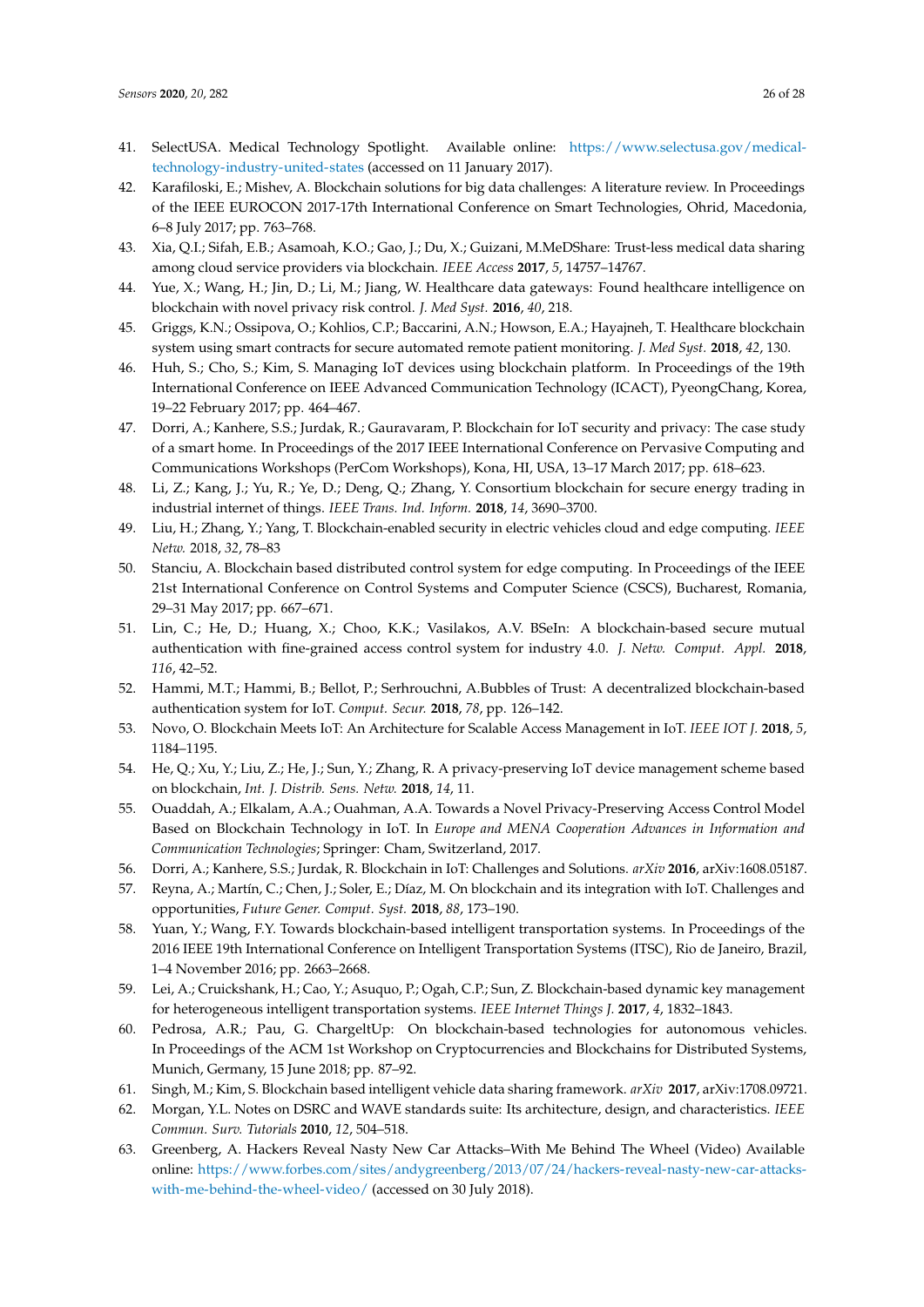- <span id="page-26-0"></span>64. Garfinkel, S. Hackers remotely killjeep highway Available online: [https://www.technologyreview.com/s/](https://www.technologyreview.com/s/608618/hackers-arethe-real-obstacle-for- self-driving-vehicles/) [608618/hackers-arethe-real-obstacle-for-self-driving-vehicles/](https://www.technologyreview.com/s/608618/hackers-arethe-real-obstacle-for- self-driving-vehicles/) (accessed on 30 July 2018).
- <span id="page-26-1"></span>65. Rathore, H.; Samant, A.; Jadliwala, M.; Mohamed, A. TangleCV: Decentralized Technique for Secure Message Sharing in Connected Vehicles. In Proceedings of the ACM Workshop on Automotive Cybersecurity, Richardson, TX, USA, 27 March 2019; pp. 45–48.
- <span id="page-26-2"></span>66. Singh, M.; Kim, S. Trust Bit: Reward-based intelligent vehicle commination using blockchain. In Proceedings of the 2018 IEEE 4th World Forum on Internet of Things (WF-IoT), Singapore, 5–8 February 2018; pp. 62–67.
- <span id="page-26-3"></span>67. Singh, M.; Kim, S. Branch based blockchain technology in intelligent vehicle. *Comput. Netw.* **2018**, *145*, 219–231.
- <span id="page-26-4"></span>68. Calvo, J.A.L.; Mathar, R. Secure Blockchain-Based Communication Scheme for Connected Vehicles. In Proceedings of the 2018 IEEE European Conference on Networks and Communications (EuCNC), Ljubljana, Slovenia, 18–21 June 2018; pp. 347–351.
- <span id="page-26-5"></span>69. Steger, M.; Dorri, A.; Kanhere, S.S.; Römer, K.; Jurdak, R.; Karner, M. Secure wireless automotive software updates using blockchains: A proof of concept. In *Springer Advanced Microsystems for Automotive Applications 2017*; Springer: Berlin/Heidelberg, Germany, 2018; pp. 137–149.
- <span id="page-26-6"></span>70. CUBE. Autonomous Car Network Security Platform Based on Blockchain. *White Paper, Cube*, 2017. Available online: [https://cubeint.io/wp-content/uploads/2019/10/Cube-Whitepaper-Centered-v2-3.pdf.](https://cubeint.io/wp-content/uploads/2019/10/Cube-Whitepaper-Centered-v2-3.pdf)
- <span id="page-26-7"></span>71. Leiding, B.; Memarmoshrefi, P.; Hogrefe, D. Self-managed and blockchain-based vehicular ad-hoc networks. In Proceedings of the ACM International Joint Conference on Pervasive and Ubiquitous Computing, Heidelberg, Germany, 12–16 September 2016; pp. 137–140.
- <span id="page-26-8"></span>72. Aguirre, J.; Davis, J.P., III; Cenciarelli, F.; Mikan, J. Vehicle System With Vehicle Report Generation and Methods for Use Therewith. U.S. Patent Application 20170109715A1, 20 April 2017.
- <span id="page-26-9"></span>73. Rowan, S.; Clear, M.; Gerla, M.; Huggard, M.; Goldrick, C.M. Securing Vehicle to Vehicle Communications Using Blockchain Through Visible Light and Acoustic Side-Channels. *arXiv* **2017**, arXiv:1704.02553.
- <span id="page-26-10"></span>74. International Energy Agency. *World Energy Investment Outlook WEO-2014 Special Report: World Energy Investment Outlook*; IEA: Paris, France, 2014.
- <span id="page-26-11"></span>75. Basden, J.; Cottrell, M. *How Utilities Are Using Blockchain to Modernize the Grid*; Harvard Business: Boston, MA, USA, 2017.
- <span id="page-26-12"></span>76. Alessandra, P.; Scarpato, N.; Di Nunzio, L.; Francesca, F.; Mario, R. Smarter city: Smart energy grid based on blockchain technology. *Int. J. Adv. Sci. Eng. Inf. Technol.* **2018**, *8*, 298–306.
- <span id="page-26-13"></span>77. Mylrea, M.; Gourisetti, S.N.G. Blockchain for smart grid resilience: Exchanging distributed energy at speed, scale and security. In Proceedings of the IEEE Resilience Week (RWS), Wilmington, DE, USA, 18–22 September 2017; pp. 18–23.
- <span id="page-26-14"></span>78. Pop, C.; Cioara, T.; Antal, M.; Anghel, I.; Salomie, I.; Bertoncini, M. Blockchain based decentralized management of demand response programs in smart energy grids. *Sensors* **2018**, *18*, 162.
- <span id="page-26-15"></span>79. Cohn, A.; West, T.; Parker, C. Smart after all: Blockchain, smart contracts, parametric insurance, and smart energy grids. *Georget. Law Technol. Rev.* **2017**, *1*, 273–304.
- <span id="page-26-16"></span>80. Mengelkamp, E.; Notheisen, B.; Beer, C.; Dauer, D.; Weinhardt, C. A blockchain-based smart grid: Towards sustainable local energy markets. *Comput.-Sci.-Res. Dev.* **2018**, *33*, 207–214.
- <span id="page-26-17"></span>81. Knirsch, F.; Unterweger, A.; Eibl, G.; Engel, D. Privacy-preserving smart grid tariff decisions with blockchain-based smart contracts. In *Springer Sustainable Cloud and Energy Services*; Springer: Berlin/Heidelberg, Germany, 2018; pp. 85–116.
- <span id="page-26-18"></span>82. Knirsch, F.; Unterweger, A.; Engel, D. Privacy-preserving blockchain-based electric vehicle charging with dynamic tariff decisions. *Comput.-Sci.-Res. Dev.* **2018**, *33*, 71–79.
- <span id="page-26-19"></span>83. Gao, F.; Zhu, L.; Shen, M.; Sharif, K.; Wan, Z.; Ren, K. A blockchain-based privacy-preserving payment mechanism for vehicle-to-grid networks. *IEEE Netw.* **2018**, *32*, 184–192.
- <span id="page-26-20"></span>84. Mannaro, K.; Pinna, A.; Marchesi, M. Crypto-trading: Blockchain-oriented energy market. In Proceedings of the IEEE AEIT International Annual Conference, Cagliari, Italy, 20–22 September 2017; pp. 1–5.
- <span id="page-26-21"></span>85. Lazaroiu, C.; Roscia, M. Smart district through IoT and blockchain. In Proceedings of the 2017 IEEE 6th International Conference on Renewable Energy Research and Applications (ICRERA), San Diego, CA, USA, 5–8 November 2017; pp. 454–461.